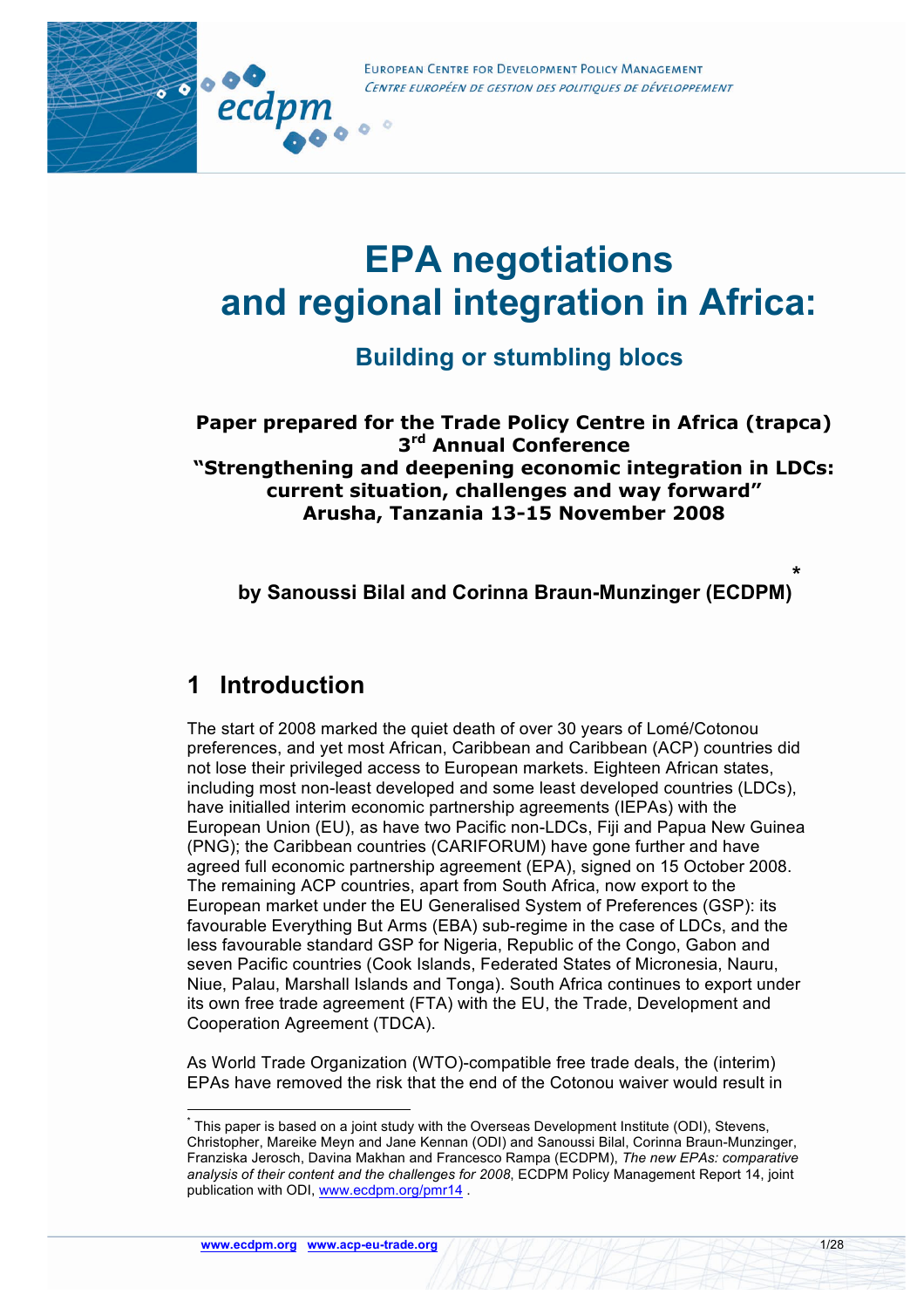

some ACP losing their preferential EU market access. Free from the pressure to meet WTO commitments, the parties can now continue negotiations towards more comprehensive EPAs, based on their initial development objectives.

But what exactly have countries agreed to and what are the implications so far for regional integration in Africa?

# **2 Background**

ecdpm

 $\overline{c}$ 

80000

## *2.1 From Lomé to Cotonou*

The Lomé Agreements were initially considered as highly innovative development cooperation agreements. Predictable aid flows whose management was entrusted primarily to the ACP countries, non-reciprocal trade preferences and several export price stabilization mechanisms as well as commodity protocols for bananas, rum, sugar and beef and veal were considered to be very progressive measures that would enable ACP governments to achieve their development goals. However, over the years the Lomé relationship came under increasing pressure, especially after the end of the Cold War.

The Lomé trade regime did not achieve its expected results. Despite preferential access to EU markets in as much as 99% of all products, the ACP share in European imports had dwindled, from nearly 8% in 1975 to 2.8% in 2000. Perhaps most strikingly, non-ACP developing countries that did not benefit from the trade preferences have been outperforming the ACP countries in exports to the EU. The export price stabilization mechanisms and the commodity protocols, while providing a lifeline to many (small) ACP countries has not led to the much-needed export diversification of the ACP: in 2007, over three quarters of EU imports from the ACP consisted of primary products, mainly agricultural products (23.8%) and energy (42%)<sup>1</sup>. In 2006, 31 ACP countries relied on only one agricultural commodity for more than 20% of their total export earnings<sup>2</sup>. As a result, in 2007, 10.2% of EU imports in agricultural products originated in the ACP, even though in total, products from the ACP accounted for a mere 2.82% of the share of EU total imports. However, gains from agricultural exports are shrinking, as ACP exporters are facing declining prices in the EU market in the context of the reform of the EU Common Agricultural Policy. 3

 $<sup>1</sup>$  Statistics excluding South Africa, see</sup>

http://trade.ec.europa.eu/doclib/docs/2006/september/tradoc\_113468.%20South%20Africa.pdf <sup>2</sup> Koroma, F. and Ford, J.R.D, The agricultural dimension of the ACP-EU Economic Partnership

Agreements, FAO 2006, ftp://ftp.fao.org/docrep/fao/009/a0676e/a0676e00.pdf<br><sup>3</sup> Further, EU agricultural exports to the ACP have increased over the past years, which has lowered the ACP trade surplus towards the EU. For an overview of the recent trends in ACP-EU agricultural trade, see: The changing context of ACP-EU agricultural trade relations: developing a response, Paper commissioned for the CTA-ECDPM dialogue, Challenges of changing agricultural markets in the trade: Identifying an Aid for Trade agenda for sector', Brussels, 14-15 April 2008, https://aidfortrademeeting.pbwiki.com/f/Paper+1+Changing+context+ACP-EU+Agri+trade.pdf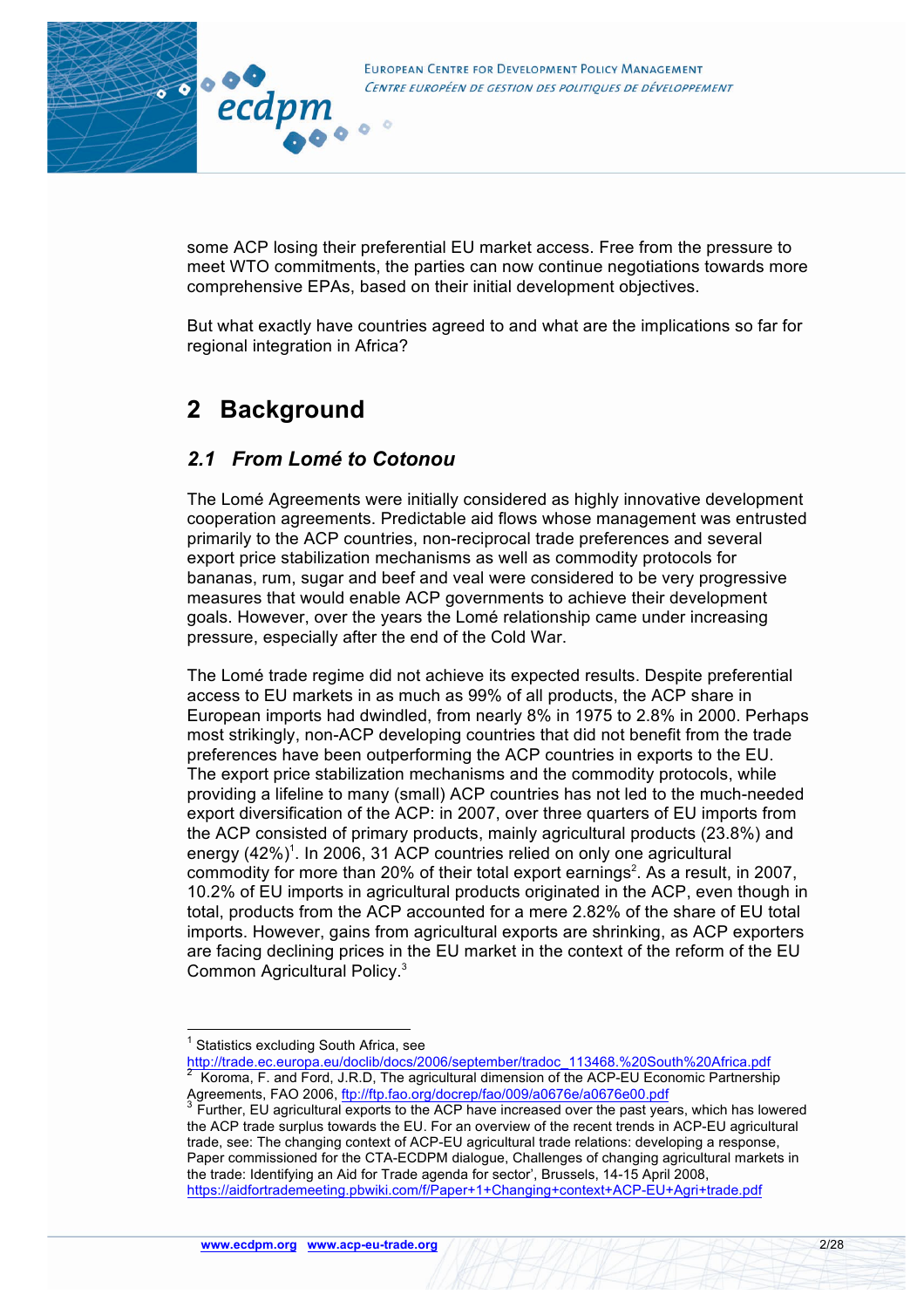

80000

ecdpm

 $\overline{c}$ 

Besides the disappointing results of the EU preferential trade regime in favour of ACP countries, tension has been growing between the preferences and the rules of the World Trade Organization (WTO). WTO rules do permit preferences as such, as long as they are based on objective and transparent criteria related to development. The inherent discrimination between ACP and non-ACP developing countries within the Lomé and Cotonou trade regime, based on historical grounds (the ACP group being composed of former colonies from European countries) does not fit any of the WTO criteria and hence cannot be allowed under the Enabling Clause. Facing increasing pressure from WTO non-ACP developing country members (in particular banana producing countries), and the high price the EU had to pay to obtain a WTO waiver<sup>4</sup>, the EU became convinced that a new ACP-EU trade relationship was needed, which was WTO-compatible and would foster the ACP integration in the world economy.

# *2.2 Key features of Economic Partnership Agreements*

Addressing the weaknesses of the Lomé Conventions, the EU and the ACP agreed to radically reform the ACP-EU trade relationship through the negotiation of the EPAs. The Cotonou Partnership Agreement (CPA), signed in June 2000, stipulates that the negotiations on EPAs would start in September 2002 and would be concluded no later than 31 December 2007 (CPA Art. 37.1). The preferential trade regime was extended throughout this transitional period<sup>5</sup>.

The Cotonou Agreement sets out four principles along which the EPAs should be formed:

*Development:* EPA negotiations must be placed in the context of the overall development objectives of ACP countries and of the CPA. To be of benefit to the ACP, EPAs must be 'economically meaningful, politically sustainable, and socially acceptable'. Hence, EPAs are not just ordinary agreements on trade. Rather, they are intended to be development-oriented trade arrangements to foster development and economic growth in ACP countries which will ultimately contribute to poverty eradication.

*Reciprocity:* The most important element of an EPA is the establishment of an FTA, which will progressively abolish substantially all trade restrictions between both parties (CPA Art. 37.7). This is a radically new element in ACP-EU trade relations and also a necessary requirement to make the EPAs WTO-compatible, in line with Article XXIV of the General Agreement on Tariffs and Trade (GATT). $<sup>6</sup>$  For the first time, ACP countries will have to open</sup>

<sup>&</sup>lt;sup>4</sup> A first waiver was obtained in 1995, and expired in 2000; a second waiver was granted in 2001, which expired at the end of 2007.

<sup>5</sup> As the deadline for the conclusion of EPAs could not be met due to a lack in progress in the negotiations (except in the Caribbean), interim agreements were initialed between the EU and several ACP countries and sub-regions with the aim of safeguarding market access to the EU in a WTO compatible way while creating more time to conclude negotiations towards full regional EPAs.<br><sup>6</sup> For a more detailed discussion of EPAs and WTO-compatibility, see Onguglo, Bonapas and Taisuke, Ito, (2003), *How to make EPAs WTO compatible? Reforming the rules on regional trade agreements,* ECDPM Discussion paper 40, Maastricht: ECDPM. http://www.ecdpm.org/dp40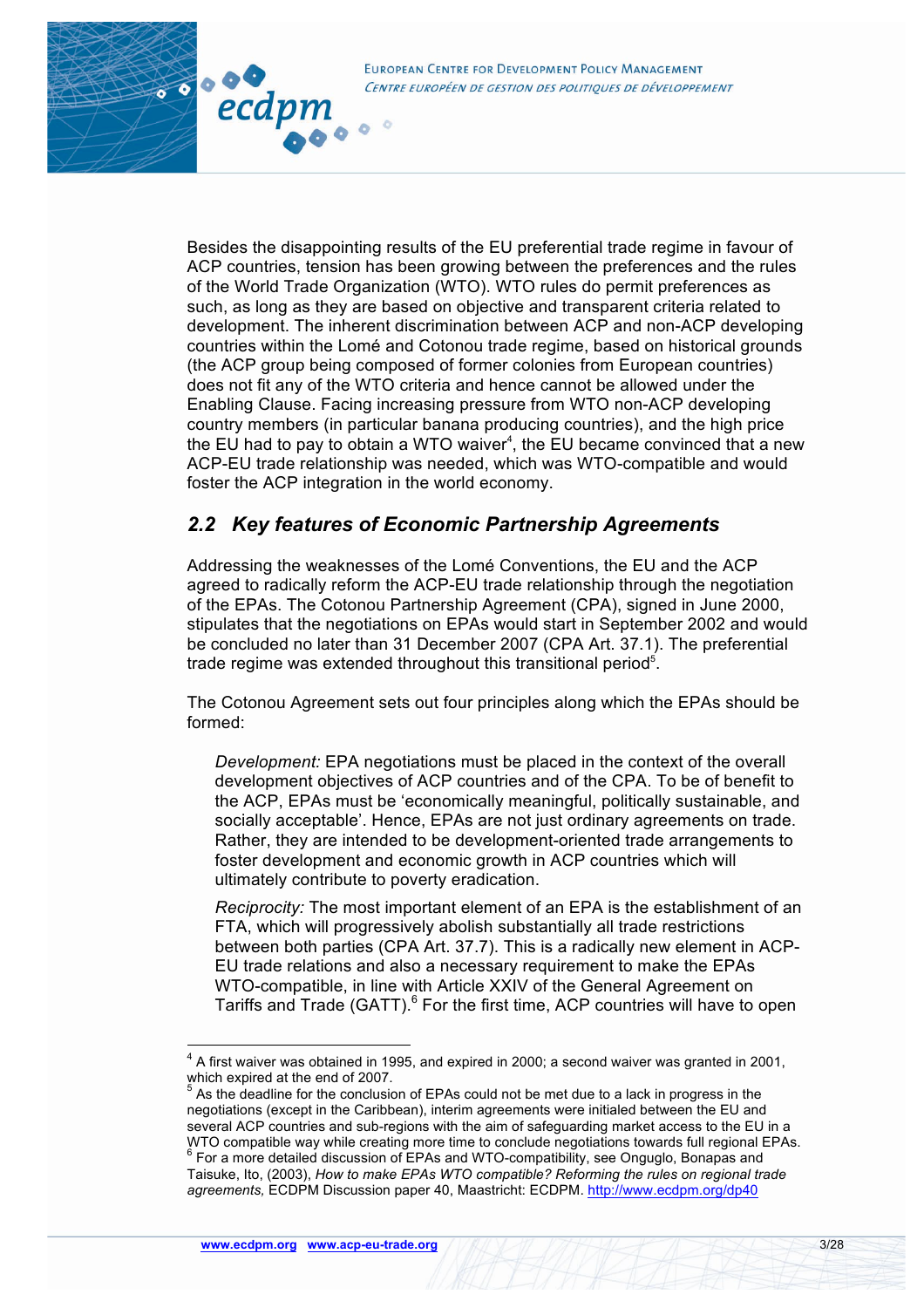

up, on a reciprocal basis, their own markets to EU products in order to retain their preferential access to the EU market. The rationale for reciprocity rests on the principle that liberalisation of ACP markets towards the EU will increase competition within ACP economies, thereby stimulating local and foreign (including EU) investment and the necessary adjustment of their economies, leading to growth and development.

*Regionalism:* The EU clearly envisages negotiations with ACP regional groupings which are in a position to do so, though it has not ruled out the possibility of concluding agreements with single countries in exceptional cases, such as in some of the interim deals. The principle of basing future trade cooperation on regional integration stems from the conviction that regional integration is a key stepping stone towards further integration into the world economy, as well as an important instrument to stimulate investment and lock in the necessary trade reforms (CPA Art. 35.2).

*Differentiation:* Considerable weight is given to differentiation and special treatment, which affirms the North-South nature of the relationship. The CPA states that EPAs will take into account the different levels of development of the contracting parties (CPA Art. 35.3). Hence, EPAs should provide sufficient scope for flexibility, special and differential treatment and asymmetry. In particular, LDCs, small and vulnerable economies, landlocked countries and small islands should be able to benefit from special and differential treatment.

Hence, the EPA negotiations constitute a shift in ACP-EU trade cooperation relations, ending an era of non-reciprocal trade preferences and replacing the all-ACP-EU trading arrangement by several separate agreements that are negotiated between the EU and six ACP negotiating regions, with the objective of fostering regional integration in the ACP. In essence, the EPAs should thus be essentially enhanced, development-oriented free trade areas between ACP regional groupings and the EU. They aim to cover not only trade in goods and agricultural products, but also in services, and should address tariff, non-tariff and technical barriers to trade. As proposed by the European Commission, other trade-related areas would also be covered, including by increased cooperation between the EU and the ACP, such as competition, investment, protection of intellectual property rights, standardisation and certification, sanitary and phytosanitary (SPS) measures, trade facilitation, trade and environment, trade and labour standards, consumer policy regulation and consumer health protection, food security, public procurement, etc.

# **3 The negotiation process**

The EPA process has not been an easy or friendly one; words and deeds have often been at odds, and tension has flared up. From the outset, EPA negotiations have been extremely challenging, in terms of both process and substance. As a result, and amidst much tension and frustration on either side of the table, there had been only limited substantive progress in most negotiations a few months ahead of the 31 December 2007 deadline.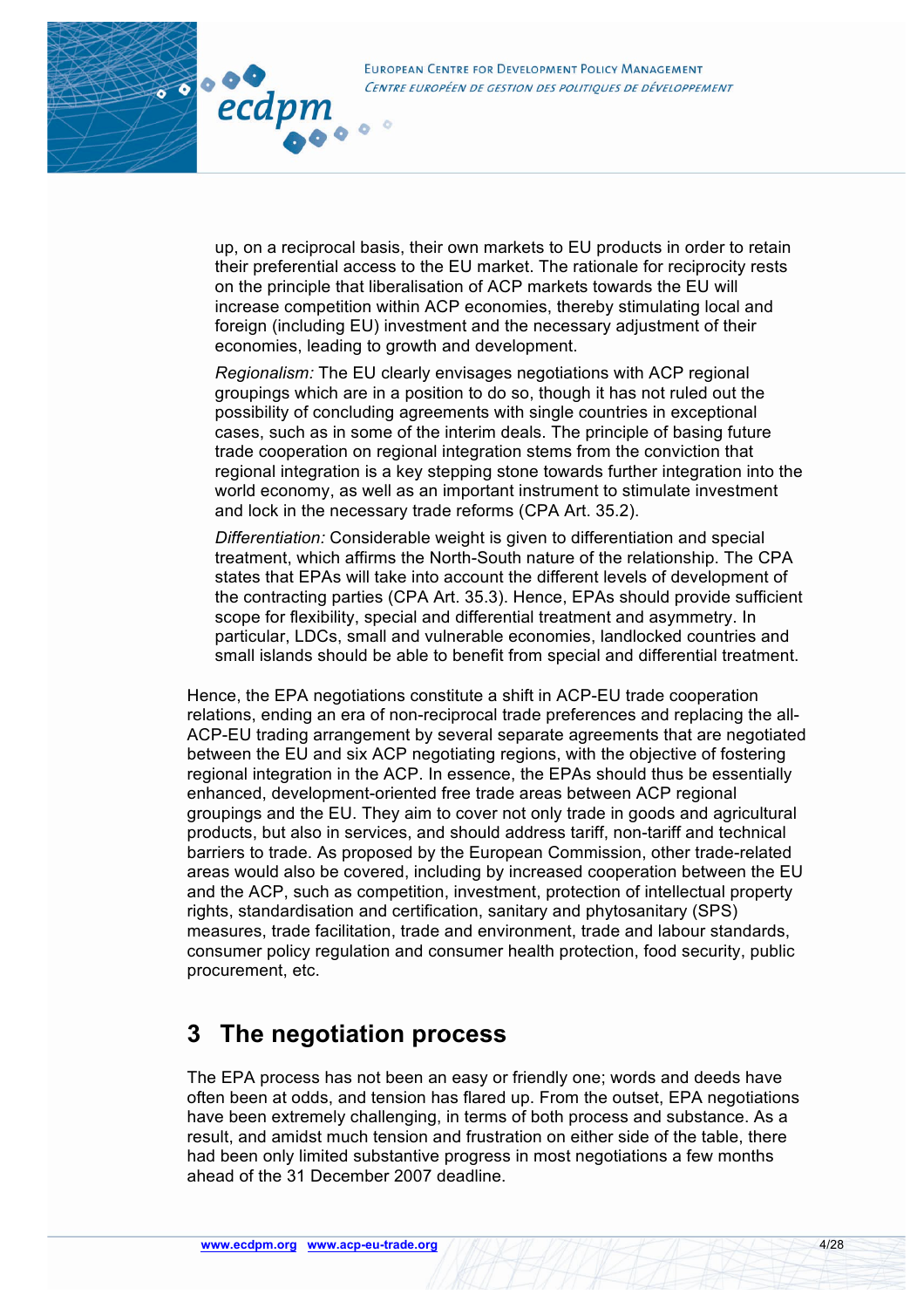

 $\frac{1}{\sqrt{2}}$  .  $\frac{1}{\sqrt{2}}$ 

ecdpm

Officially launched on 27 September 2002, the EPA negotiations have been structured around two main phases. The first phase of the negotiations, extending until September 2003, took place between the European Commission (EC) and the ACP Group as a whole. The objectives were to define the format, structure and principles for the negotiations. After this initial phase of negotiations (consisting mainly in exchange of views and clarifications from both parties) at the all ACP Group level with the EU, a second phase of negotiations started at the regional level, in view of concluded regional EPAs. Each of the main ACP regional groupings has thus entered into bilateral negotiations with the EU: Central Africa (CEMAC-plus) and West Africa (ECOWAS-plus) in October 2003, East and Southern Africa (ESA) in February 2004, the Caribbean (CARIFORUM) in May 2004, Southern Africa (SADC-minus) in July 2004, and Pacific in September 2004. These negotiations were thus intended to build on and foster the regional integration process of the ACP groupings.

For various reasons, European Commission and ACP negotiators have in most cases not been able to reach a common understanding and approach on the cornerstones of the new trading arrangement, notably, and quite surprisingly, on the development component and regionalism. A good, but striking, illustration in this respect is the fundamental divergence between the negotiating parties in terms of their approach towards development. For the EU, EPAs will foster development mainly through trade liberalisation and the creation of the right policy framework to attract investment. In addition, by building on the ACP regional integration processes, EPAs should contribute to the establishment of effective regional markets in the ACP, thus attracting and stimulating both domestic and foreign investment, a necessary condition for sustainable development. While most of the ACP states would agree with the EU on the development opportunities offered by an EPA, they tend to consider trade liberalisation and regional integration as necessary, yet far from sufficient, conditions to foster development and alleviate poverty. From an ACP perspective, an EPA must also be accompanied by appropriately arranged financial support to address supply-side constraints as well as measures to mitigate the related adjustment costs. Such support should be binding, predictable and made available in addition to the existing EDF, albeit in a more flexible manner. While the EC recognises the structural and institutional constraints impeding ACP countries' productive and trading capacities, it has however been reluctant to discuss these issues in the EPA negotiating sessions, arguing that the latter were about trade and traderelated issues only, and not development financing, which is covered already by the EDF under the Cotonou Agreement and complemented by EU Member States bilateral cooperation.

Early in 2007, the EC furthermore conceded to the inclusion of development chapters in the scope of the negotiated agreements and a clear link between AfT and the development support for EPAs was established in the EU Strategy on Aid for Trade adopted in October 2007<sup>7</sup>. However, the EPA texts do not contain any

 $\frac{1}{7}$  A substantial share ('in the range of 50%') of this trade-related assistance (TRA) would be earmarked to support the ACP, including for EPAs, see EU Strategy on Aid for Trade adopted by the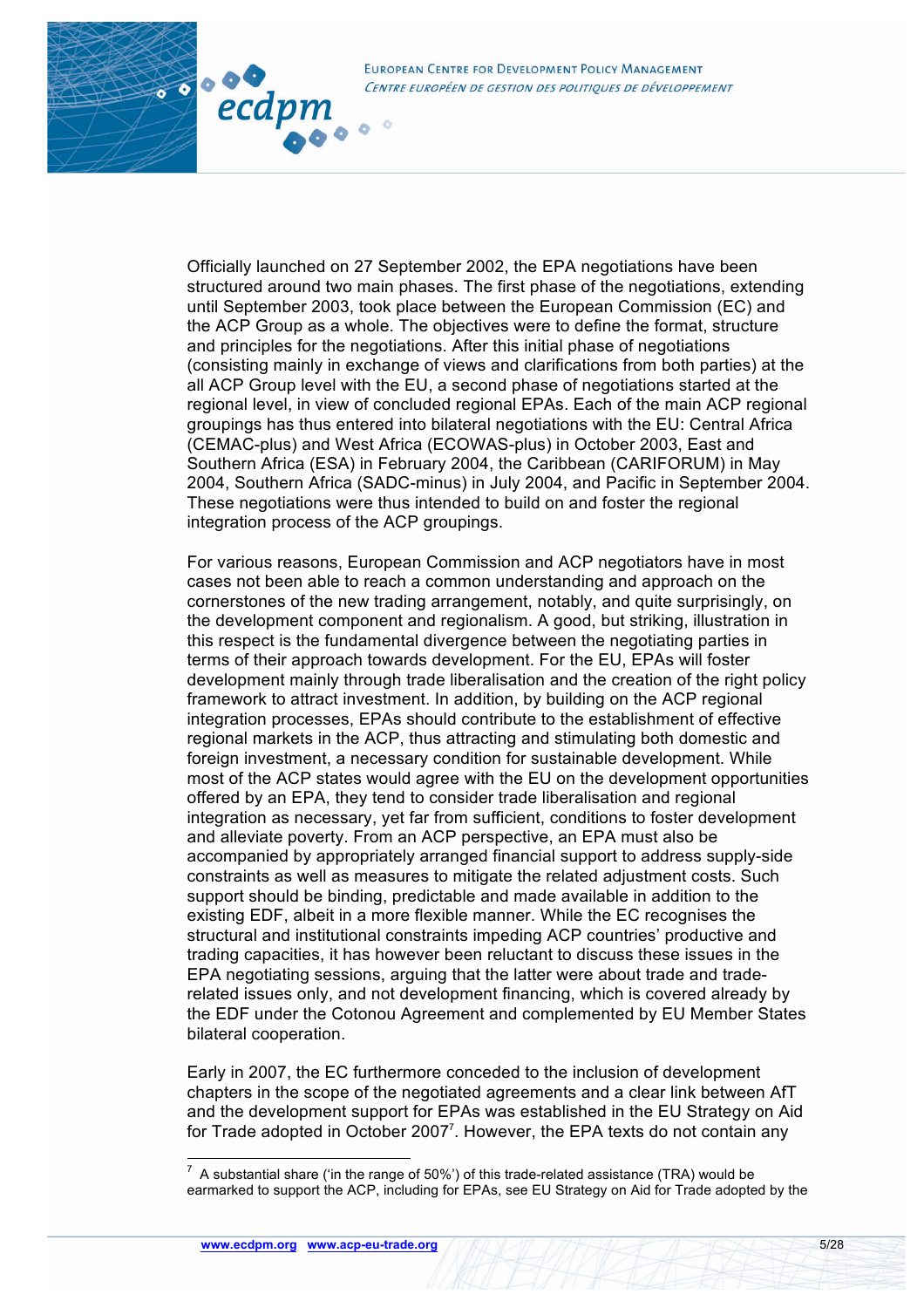

binding financial commitments on development cooperation, as demanded by the ACP side.

A deadline can often be regarded as a stimulus for the parties to move ahead and may have helped to put trade higher on the agenda of policy-makers. But both parties certainly started too late to negotiate on substantive issues while spending the initial years discussing systemic questions without being able to reach agreement. The push given by the looming deadline may thus have helped to propel both parties to the negotiating table and to focus on the major issues (notably market access, a core issue in any free trade agreement). However, the recent events also demonstrate that too much pressure in an asymmetric relationship like that between the EU and the ACP, can lead to a lot of suspicion and a lack of ownership of the final result and is certainly not conducive to a harmonious relationship.<sup>8</sup>

The lack of institutional and technical capacity on the ACP side, as well as insufficient political leadership in many regions, has also taken its toll on a smooth progress in the negotiations. EPA negotiations brought to the table two groups of countries between which there was a wide gap in terms of negotiating power. This was formally recognised in the Cotonou Agreement, in which the EC and the ACP also agreed to use the preparatory period in the run up to December 2007 to build ACP capacity for the purpose of the negotiations and future implementation of the new trading arrangements (CPA Article 37.3). However, since 2002 the ACP countries have repeatedly voiced their concerns about persisting capacity constraints, which affect their ability to negotiate effectively and implement the EPAs.

The EU therefore may have succeeded in getting countries to sign through pressure and the threat of imposing tariffs from 2008 on. But many ACP stakeholders are left with the perception that the agreements have been externally imposed. As a consequence, there is a loss of domestic ownership and they may be less willing to bring forward the process and related reforms. In addition, by the end of 2007, many were left with the perception that commercial and political interests, in both the EU and ACP countries, too often prevailed over development concerns. It seems that largely pragmatic concerns ultimately overshadowed the outcome of the negotiations. While conformity with the WTO rules of its trade regimes available to ACP countries as of 1 January 2008 was paramount to the EU, $9$  preserving access to the EU market was of prime importance for most of its ACP counterparts.

Furthermore, the EPA process clearly exposed the weak regional cohesion in most EPA regions in which national interests still prevail over regional integration

GAERC on 15 October 2007, http://register.consilium.europa.eu/pdf/en/07/st14/st14470.en07.pdf<br>8 Or as African Business Woman put it 'You may impose your EPA, but it will not be ours', cited by Karin Ulmer in: The Emperor's new clothes, *Trade Negotiations Insights*, Vol.6, No.8, December

<sup>2007 –</sup> January 2008, ECDPM-ICTSD, www.acp-eu-trade.org/tni <sup>9</sup> In this regard it is somewhat surprising that the EU and the ACP countries that have concluded an EPA or interim deal have not yet notified these agreements to the WTO prior to their application, contrary to their WTO obligations.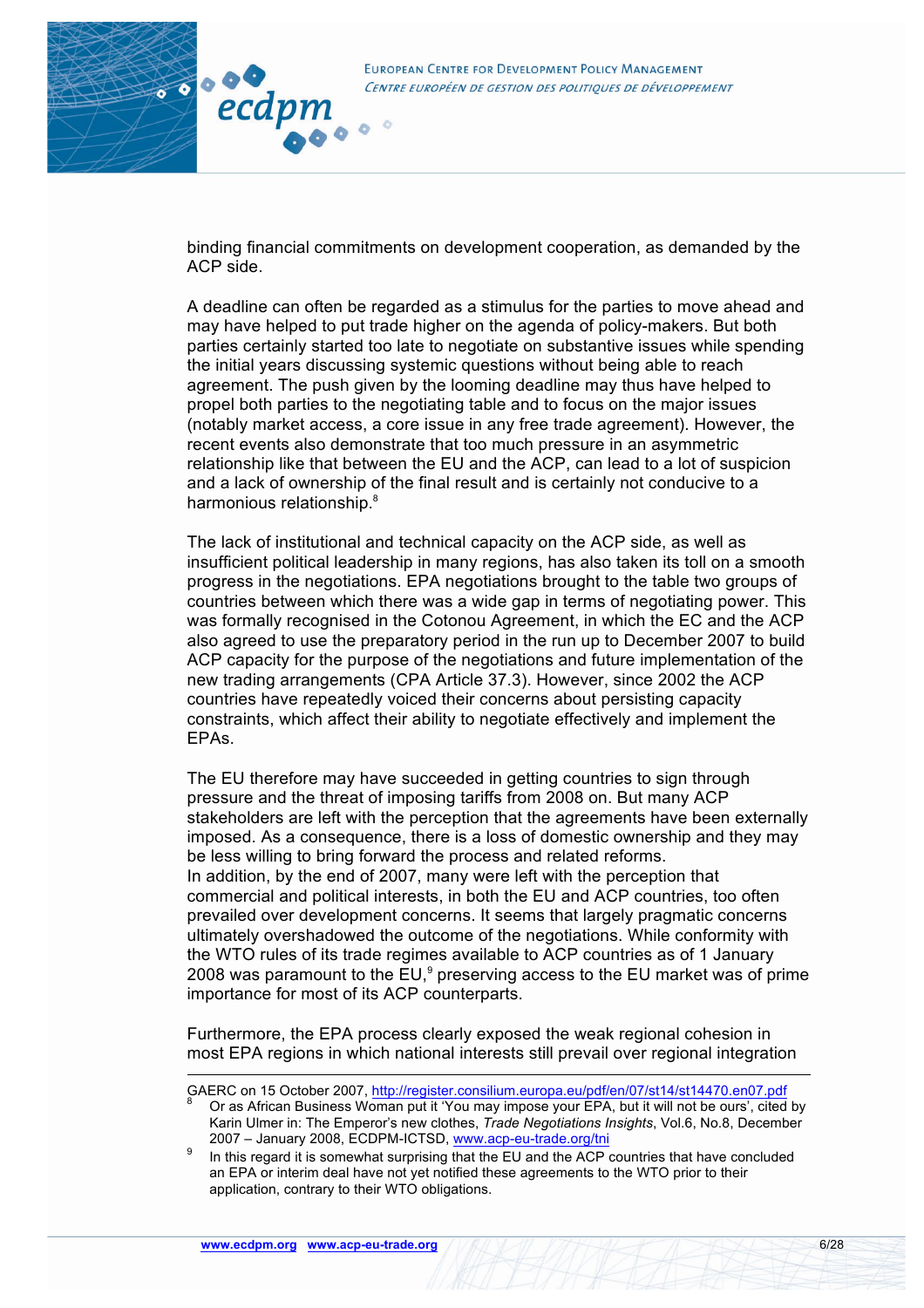

agendas. Conducting interim agreements bilaterally provided the opportunity to also safeguard market access in those regions were regional solutions were not possible in the remaining time. The bilateral approach adopted by the EC and some ACP counterparts, however, is clearly at odds with one of the key objectives of the EPAs, which is to build on and reinforce regional integration.

The first challenge for the ongoing negotiations towards full agreements is thus to mend bruised feelings, restore some confidence and trust and build a true partnership. To that end, positive rhetoric will not suffice. It will be necessary to allow for the adjustment of interim texts that do not fully reflect the interests of all parties. In revising an interim agreement it may be helpful to draw on texts concluded in other ACP regions, adopting some provisions from these as suitable.

# **4 The agreements initialed in 2007**

# *4.1 Which countries have concluded (interim) EPAs*

The list that of countries, within their regional groupings, that have concluded an (interim) EPA is presented in the Annex.<sup>10</sup>

In two regions all members have signed. These are the Caribbean Forum (CARIFORUM) and the East African Community (EAC). The latter is perhaps the more noteworthy, since all but one signatory are LDCs and, hence, have no immediate need to join an EPA to avoid tariffs being increased on their exports to the EU. It is also an 'EPA negotiating region' that emerged only in the final months of the five-year process.

In EAC all parties appear to have agreed to the same liberalisation schedule and so the EPA should not in principle cause any problems for achieving a CET. In fact, EAC is the only region for which this is the case. The end point for CARIFORUM (apart from Dominican Republic) is understood from those involved in the negotiations to be very similar but not identical, although there are many variations in how countries arrive, evident in complex variations in the schedules for the implementation.

At the other end of the spectrum is West Africa. Only two countries have signed interim EPAs, and they are significantly different from each other. This means that over four-fifths of the Economic Community of West African States (ECOWAS) have not joined the interim EPA, and that there is no established accord that, if all joined, would provide a region-wide agreement. In principle it would be possible for all the non-signatories to accede to the text agreed by Ghana, or that agreed by Côte d'Ivoire – but even if this were to happen there would still be at least one country in the region with different tariff obligations towards the EU from all the

 $10$  In addition to this information, the table indicates the EU tariff regime that now applies to imports from non-signatories, the proportion of members of each regional grouping that have signed, and the number of liberalisation schedules that they have submitted.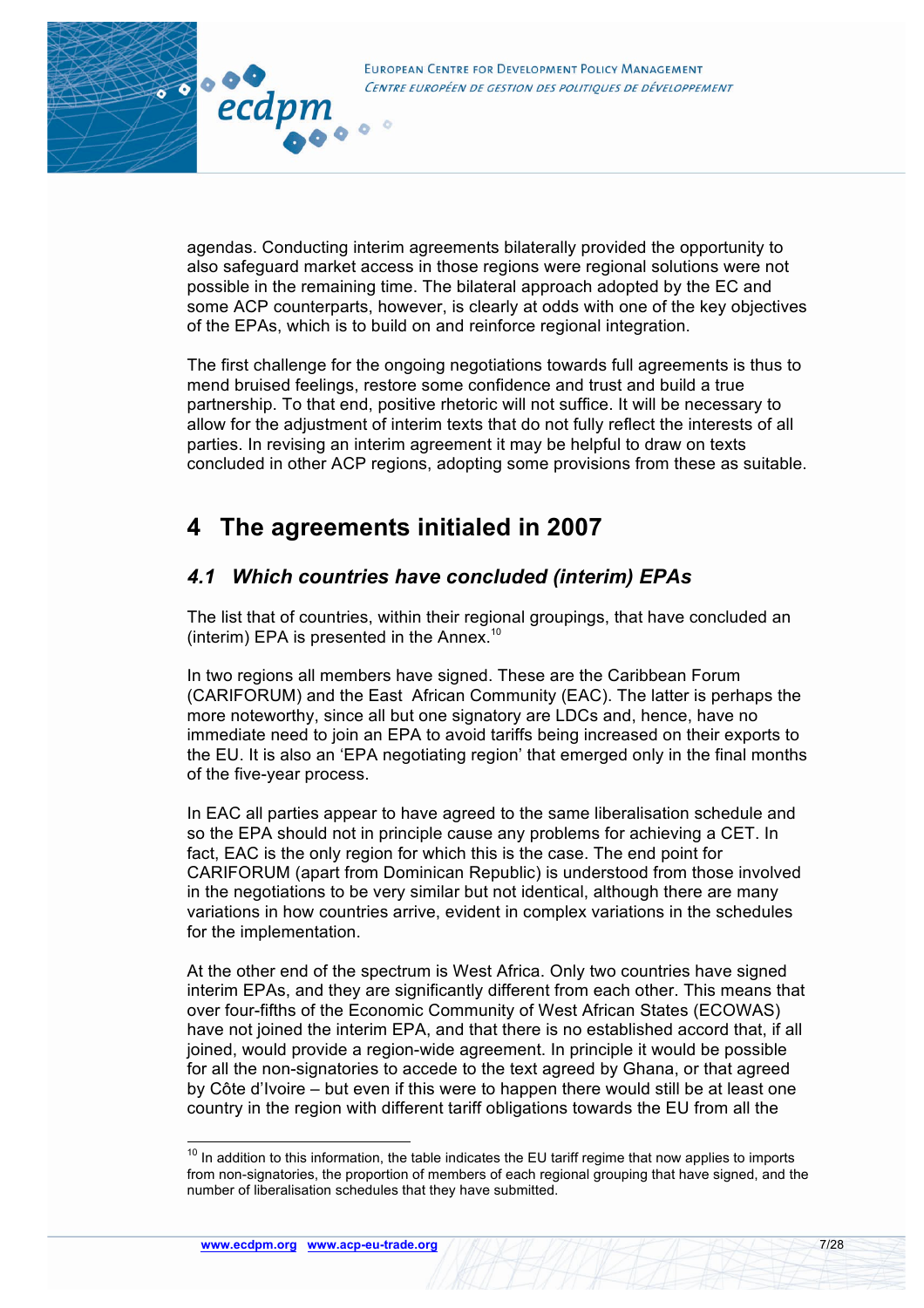

rest. The interim agreement with Côte d'Ivoire specifically raises the possibility of re-negotiating the liberalisation schedule as part of a wider ECOWAS EPA. Although the agreement with Ghana does not do so, Commission officials have confirmed orally that it is current policy to allow a re-negotiation of both accords in the context of a broader ECOWAS EPA. For the present, though, all that can be analysed are the texts and schedules of these two bilateral accords.

The *Communauté Economique et Monétaire de l'Afrique Centrale* (CEMAC) is notionally in the same position as CARIFORUM and EAC, in that there is just one text and liberalisation schedule. But this is because Cameroon is the only country in the group to have initialled an interim EPA. As with ECOWAS, over four-fifths of members have not so far joined.

The other 'regions' – Eastern and Southern Africa (ESA), the Pacific ACP countries (PACP) and the Southern African Development Community (SADC) minus – are in a midway position. Each of the signatories within the group has agreed an identical text, but their liberalisation schedules differ, with implications for future regional integration.

The word 'region' is in inverted commas above because both ESA and SADCminus are now different groupings from those that were engaged in negotiations with the EU until the middle of 2007 (and, of course, from those that have agreed FTAs or customs unions under Common Market of Eastern and Southern Africa (COMESA) and under SADC). Apart from the unresolved position of South Africa (see below) the differences are relatively small for SADC-minus: Tanzania has joined EAC and Angola has not signed an interim EPA. That leaves Botswana, Lesotho, Namibia and Swaziland (BLNS) and Mozambique as signatories, with the position of South Africa still under a question mark.

In the case of ESA, though, the changes are substantial. The 'ESA region', as determined by the signatory states, now consists just of four islands plus Zimbabwe (the current ability of which to implement any trade agreement must be a matter for conjecture).<sup>11</sup> Unless other countries join, it is hard to see how this grouping can be considered a 'real' region. The implications for COMESA are clearly very important.

The position of the Southern African Customs Union (SACU) is an anomaly. Under the 2004 SACU Agreement, no member can agree a new trade regime with a foreign country without the consent of all. Since South Africa has not initialled an interim EPA, this consent has clearly not been given. What happens now is uncertain. South Africa would appear to have the right, if it so chose, to support autonomously a change in the SACU CET towards the EU that brought it into line with the obligations that BLNS have accepted. In other words, there would appear to be a *prima facie* case that South Africa would not need actually to sign an EPA in order for the situation to be regularised; it would merely need to accept autonomously the required changes to the SACU tariff. But, unless the 'common' SACU external tariff were to have separate BLNS and SACU schedules (at least

 $11$  Zambia has initialed an EPA with a liberalization schedule on 30 September 2008 only.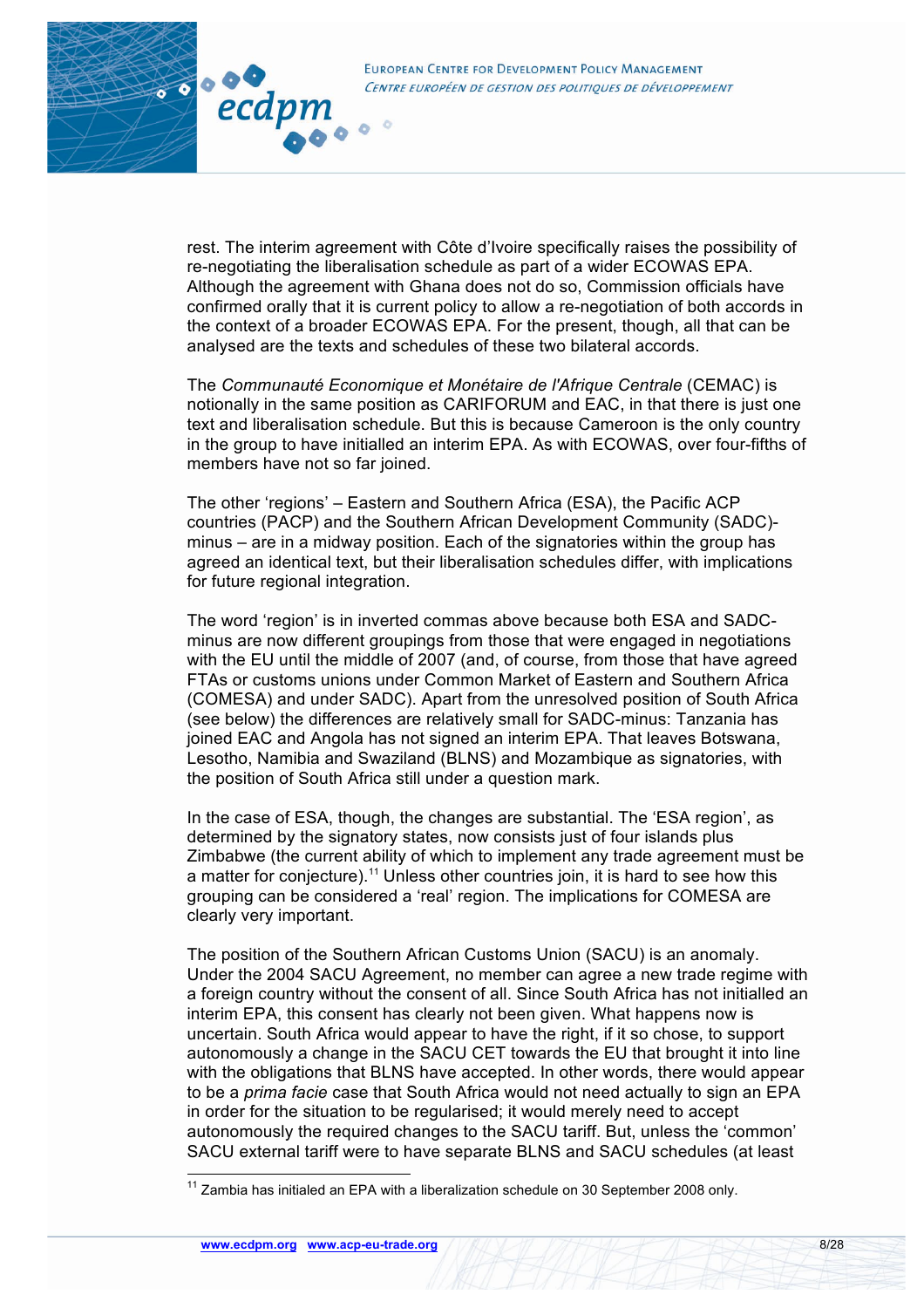

during the EPA implementation period) the EU would also need to accept some changes to the provisions of its TDCA. This is because some goods will be liberalised later under the EPA than is scheduled under the TDCA. Unless and until both of these things happen it would appear that the commitments to which BLNS have agreed are not enforceable in law within SACU.

As a result of the conclusion of interim EPAs, the EU is now trading with Sub-Saharan African countries under four different regimes: interim EPAs for those countries that have initialled one, and for the others, the standard GSP (or mostfavoured-nation (MFN) tariffs) on imports from non-LDC ACP countries (Congo, Gabon and Nigeria), and the duty-free quota-free Everything-But-Arms regime for other LDCs, and the TDCA with South Africa. This is hardly conducive to strengthen regional integration, as discussed in Section 5.

# *4.2 Provisions in the texts of the agreements*

The impact of the provisions laid down in the legal texts of the agreements is highly dependent on their interpretation and enforcement. Despite this need for caution in drawing bold conclusions on the texts, there are some clear patterns on some specific issues. These are summarised below.

### **4.2.1 Border measures**

Specific border measures are provided in the EPAs which may slightly alter some of the features of the liberalisation regimes. CEMAC has provision to halt tariff reduction unilaterally for a maximum period of one year, and the 'standstill clause' phrasing in the SADC EPA does not apply to goods excluded from liberalisation. All the African EPAs except ESA allow for the temporary introduction/increase of export duties in 'exceptional circumstances' following 'joint agreement' with the EC (EAC) or 'consultations' (CEMAC, Ghana, Côte d'Ivoire and SADC). A general prohibition on import barriers other than customs duties and taxes (apart from measures taken in the context of anti-dumping and countervailing measures/safeguards) is subject to exemptions in all EPA texts (e.g. for infant industry protection or in case of public finance difficulties). The maintenance of national subsidies conforming to WTO provisions is also allowed in all the texts. The CEMAC text refers to the gradual phasing out by the EU of its agricultural export subsidies, which it is already committed in the WTO to do by 2013. There are strict provisions on customs and trade facilitation with sanctions in case of failure to provide administrative cooperation. If the Joint Council/Committee cannot come to a mutually accepted solution within three months, the complaining party can suspend preference for up to six months (renewable).

### **4.2.2 Areas for continued negotiation**

There are big differences in the '*rendezvous* clauses' in the interim EPAs which establish the areas in which negotiations must continue. How important these differences are in practice remains to be seen since the clauses are 'guidelines' for the areas to be negotiated, and all texts foresee additional topics deemed by the parties to be relevant coming up in the ongoing negotiations towards a full EPA.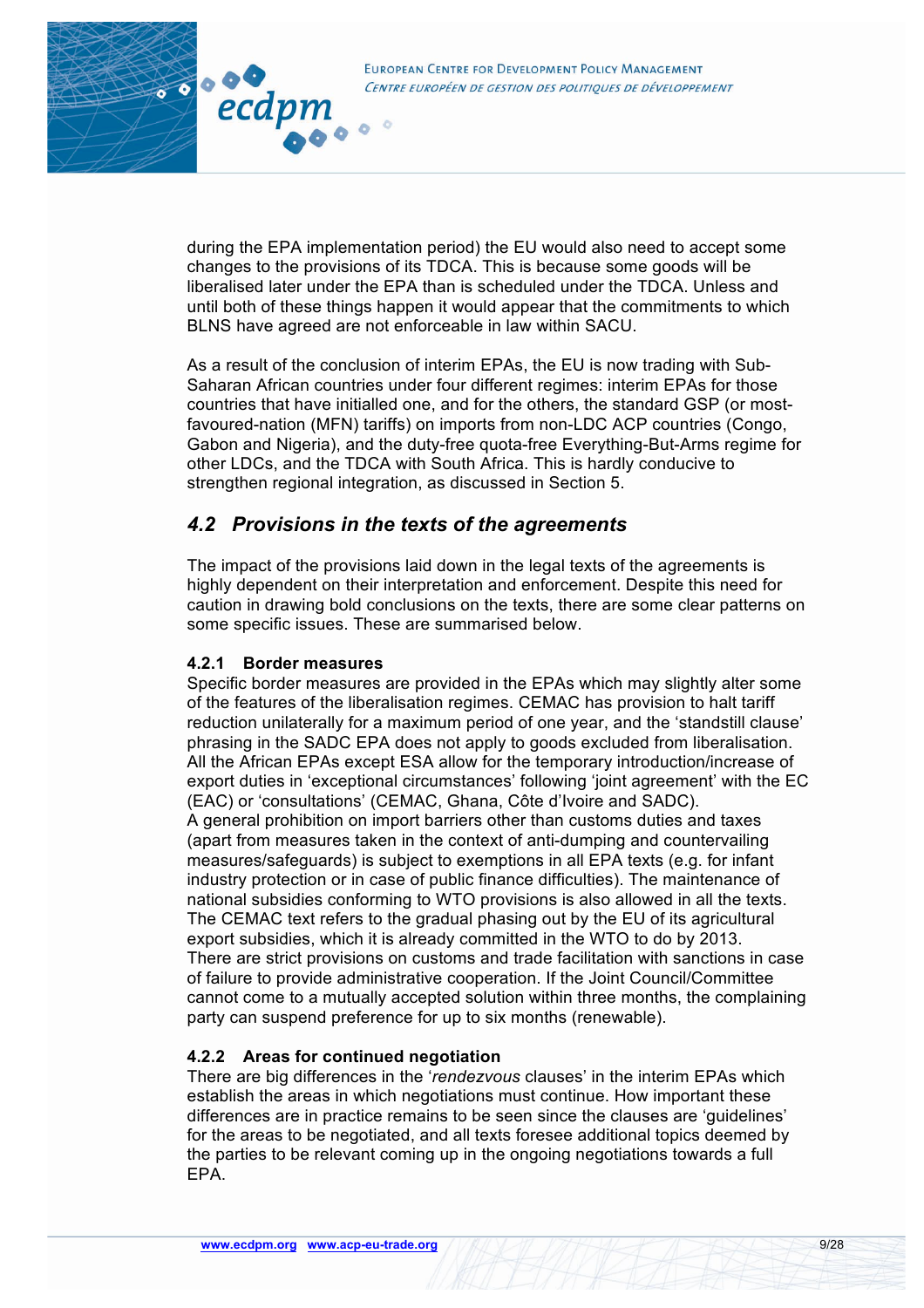

### **4.2.3 Dispute settlement**

The dispute avoidance and settlement provisions are more extensive and rigid than in some previous EU FTAs, such as the TDCA with South Africa. The procedures for consultations, seeking advice from a mediator and establishing an arbitration panel are detailed and the time-frames are very strict. The procedures are largely identical except in EAC and ESA, where negotiations continue. The application of temporary trade remedies is envisaged in cases of non-compliance with an arbitration decision

### **4.2.4 Development cooperation and finance**

 $\circ$ 

All the African EPAs except EAC have comprehensive but wholly non-binding provisions for development cooperation, mentioned in each and every chapter as well as in a section on development cooperation (most extensively in the ESA text). The EAC, ESA and CEMAC texts also explicitly foresee continued negotiations on this.

# *4.3 Market access commitments*

The interim EPAs in Africa and the Pacific focus on market access in goods; discussions on liberalising trade in services and on trade related areas are kept for the ongoing negotiations towards full EPAs. Whereas the EC market access offer is the same for all regions – duty and quota free market access with transition periods for sugar and rice – market opening by the ACP differs across countries and is specified in liberalisation schedules annexed to the agreements<sup>12</sup>.

### **4.3.1 Comparing levels of national commitment**

The interim EPAs were finalised in a rush to beat the end 2007 deadline – and it shows. All of the African EPAs are different and in only one region does more than one country have the same commitments as the others: this is the East African Community (EAC). At the other extreme is West Africa, where the only two EPA countries have initialled significantly different texts with different liberalisation commitments.

Table 1 identifies five key features of the liberalisation schedules and, in relation to each of these, aggregates the African states analysed into one of three categories. The five features are the time period over which liberalisation will be implemented, the date at which countries will start to remove tariffs on goods that are not already duty free, the extent to which the early tranches of liberalisation remove high tariffs on goods that the EU can export and which might compete with domestic production, the 'hypothetical revenue loss' in the early tranches, and the relative size of the exclusion basket. Some categories are defined in wholly objective terms (such as the duration of implementation or size of the exclusion basket). Others involve an element of judgement by the authors (notably the

<sup>&</sup>lt;sup>12</sup> See ODI-ECDPM (2008), *The New EPAs*, www.ecdpm.org/pmr14 for a summary of market access commitments by country.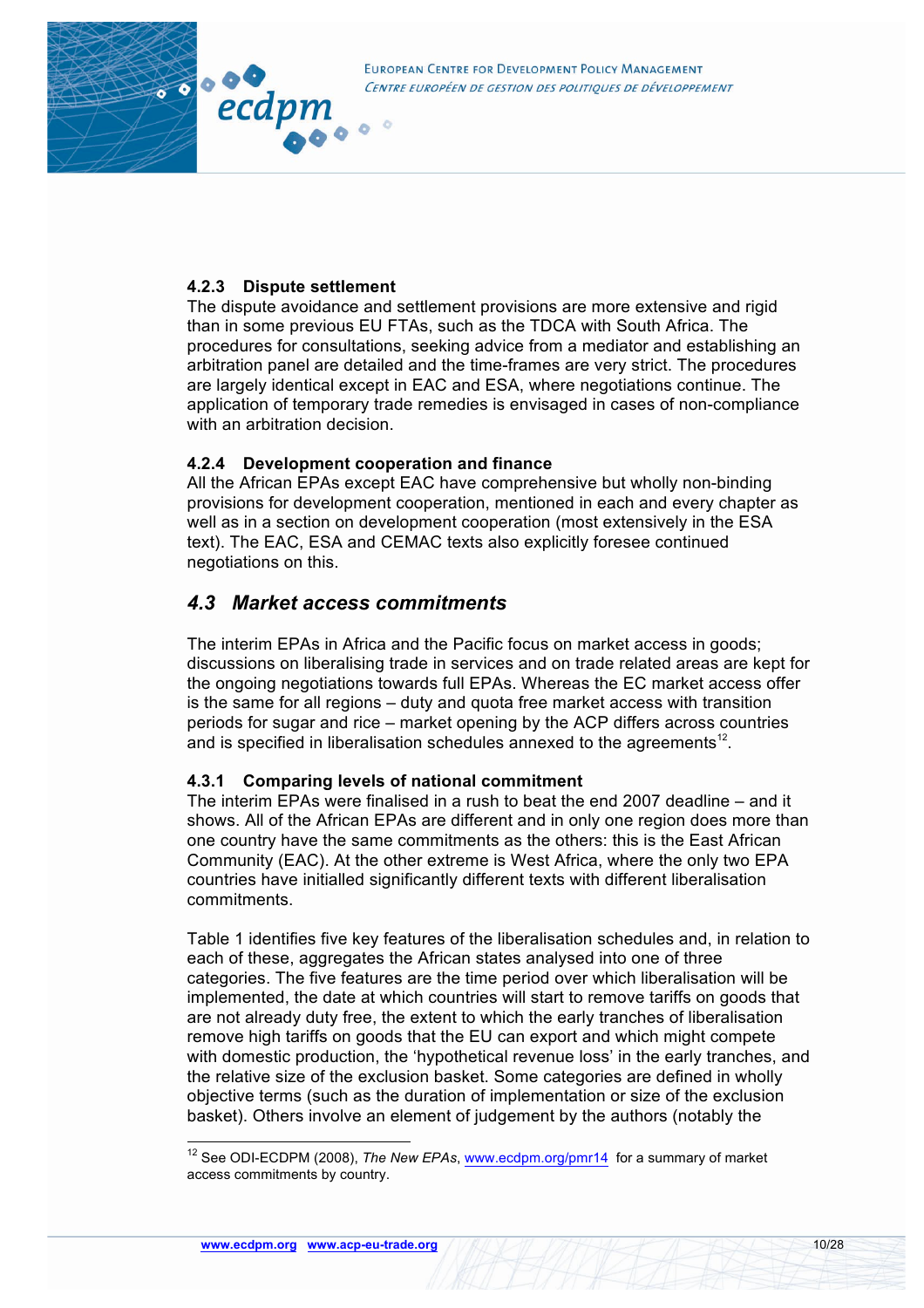adjustment and revenue impact of the early tranches). Between them they aim to provide a picture of how quickly and extensively the EPAs will begin to 'make a difference'. This is an essential starting point for identifying the support that countries need both to take advantage of new opportunities and to help them adjust to the competitive and revenue shocks.

|  | Table 1. Comparison of liberalisation schedules |
|--|-------------------------------------------------|
|  |                                                 |

 $\circ$ 

 $10000$ 

ecdpm

| <b>Duration</b>                                     | 15 years or fewer                                                                                                       | 16-20 years                                                 | 20+ years                                                                                       |
|-----------------------------------------------------|-------------------------------------------------------------------------------------------------------------------------|-------------------------------------------------------------|-------------------------------------------------------------------------------------------------|
|                                                     | <b>BLNS</b><br>Comoros<br>Côte d'Ivoire<br>Ghana<br>Madagascar<br><b>Mauritius</b><br>Mozambique<br>Seychelles          | Cameroon<br>Zimbabwe                                        | All EAC                                                                                         |
| Liberalisation starts for positive-<br>tariff goods | 2 years or fewer                                                                                                        | 3-5 years                                                   | 6+ years                                                                                        |
|                                                     | <b>BLNS</b><br>Côte d'Ivoire<br>Ghana<br><b>Mauritius</b><br>Mozambique                                                 | Cameroon                                                    | All EAC<br>Comoros<br>Madagascar<br>Seychelles<br>Zimbabwe                                      |
| Impact of early tranche(s)                          | High                                                                                                                    | <b>Medium</b>                                               | Low                                                                                             |
| Adjustment                                          | <b>BLNS</b><br>Côte d'Ivoire<br>Mozambique<br>Zimbabwe<br>Seychelles                                                    | Ghana<br>Madagascar<br><b>Mauritius</b>                     | All EAC<br>Cameroon<br>Comoros                                                                  |
|                                                     | $30%+$                                                                                                                  | 10-30%                                                      | Under 10%                                                                                       |
| Revenue                                             | Burundi<br>Côte d'Ivoire<br>Kenya<br>Madagascar<br>Mozambique<br>Rwanda<br>Seychelles<br>Tanzania<br>Uganda<br>Zimbabwe | Cameroon<br>Comoros<br>Ghana<br><b>Mauritius</b><br>Namibia | <b>Botswana</b><br>Lesotho<br>Swaziland                                                         |
| <b>Exclusions</b>                                   | Under 15%                                                                                                               | $15 - 20%$                                                  | $20 + \%$                                                                                       |
|                                                     | Lesotho<br><b>Mauritius</b><br>Namibia<br>Seychelles<br>Swaziland                                                       | Côte d'Ivoire<br>Kenya<br>Uganda<br>Comoros<br>Madagascar   | <b>Botswana</b><br>Burundi<br>Cameroon<br>Ghana<br>Mozambique<br>Rwanda<br>Tanzania<br>Zimbabwe |

*Source*: ODI-ECDPM (2008), *The New EPAs*, www.ecdpm.org/pmr14

No clear pattern can be identified that the poorer countries have longer to adjust than the richer ones or of the EPAs being tailored to development needs (however defined). Some of the richer countries among the list have to adjust quickly – but so do some of the poorest.

The picture that emerges is entirely consistent with the hypothesis that countries have a deal that reflects their negotiating skills: that countries able to negotiate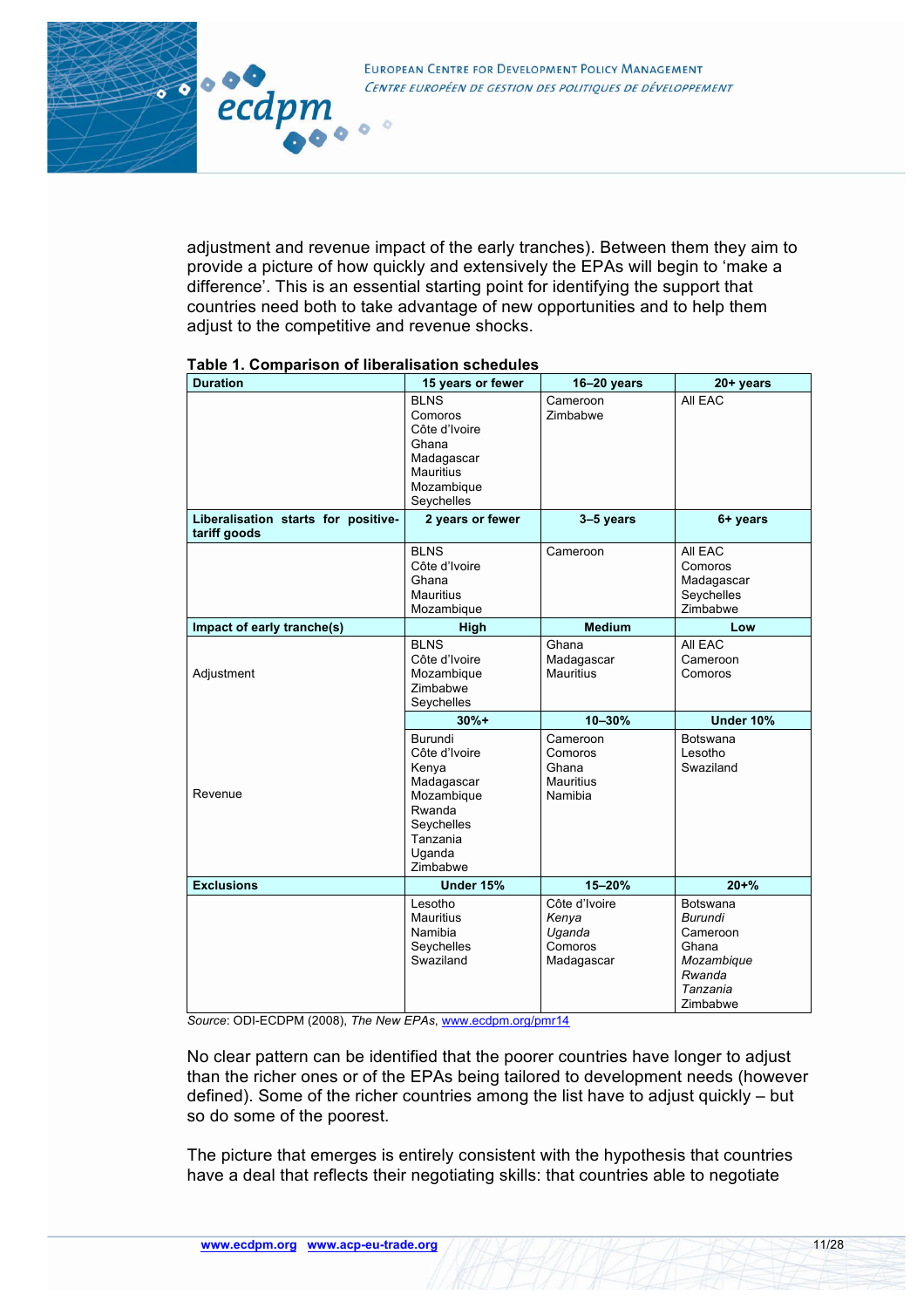**EUROPEAN CENTRE FOR DEVELOPMENT POLICY MANAGEMENT** CENTRE EUROPÉEN DE GESTION DES POLITIOUES DE DÉVELOPPEMENT

hard, knowing their interests, have obtained a better deal than those lacking these characteristics. Côte d'Ivoire and Mozambique will face adjustment challenges that are among the largest and will appear soonest. Côte d'Ivoire, for example, will

have removed completely tariffs on 60% of its imports from the EU two years before Kenya even begins to start reducing its tariffs as part of the EPA; Ghana will have liberalised completely 71% of its imports by the time Kenya is three years into this process which, after a further six years, will result in just 39% of its imports being duty free.

### **4.3.2 Market opening in the agricultural sector**

ecdpn

Given the importance of agriculture for ACP economies and concerns about surges of cheap European imports, agricultural products make up a significant share of the tariff lines excluded from liberalisation. The proportion varies across the national exclusion lists between 9% (Zimbabwe) and 67% (Comoros); in most cases agricultural products make up roughly a third of excluded tariff lines.

# **5 Implications for regional integration in Africa**

A common perception, expressed by many countries in the independent Article 37.4 review of the negotiations, and illustrated by the partial conclusion of interim EPAs, is that there is little coherence between the EPA agenda and the regional integration processes in Africa.

# *5.1 Insufficient synergies between EPAs and regional integration*

EPAs are supposed to build on and reinforce regional integration within the negotiating regions. According to the European Commission, by negotiating EPAs on a regional basis, the ACP countries would have an opportunity to strengthen their regional integration processes and create dynamic regional markets, conducive to investment and development. This would be possible if the ACP countries and regions embrace a wider scope than just trade liberalisation, as trade-related issues covered in an EPA – a legally enforceable text – will help to drive much needed economic reforms in the region. The regional partnership with the EU would also enhance the credibility of regional integration processes, notably in Africa, whereby the EU would act as an "external guarantor" to avoid a reversal of economic and integration policy.

However, this approach presented serious challenges and problems for many of the parties, particularly in Africa. Indeed, with the start of the EPA negotiations in 2002, an additional layer of complexity was added to the already intricate picture of regional integration in Africa. The regional groupings within which African countries chose to negotiate their respective EPAs did not match the contours of the formally recognised regional economic communities (RECs) to which they belong, except in the recent case of EAC.<sup>13</sup> A closer look further shows that some

The EAC decision to negotiate an EPA as a bloc was made as early as 2002, but, this was not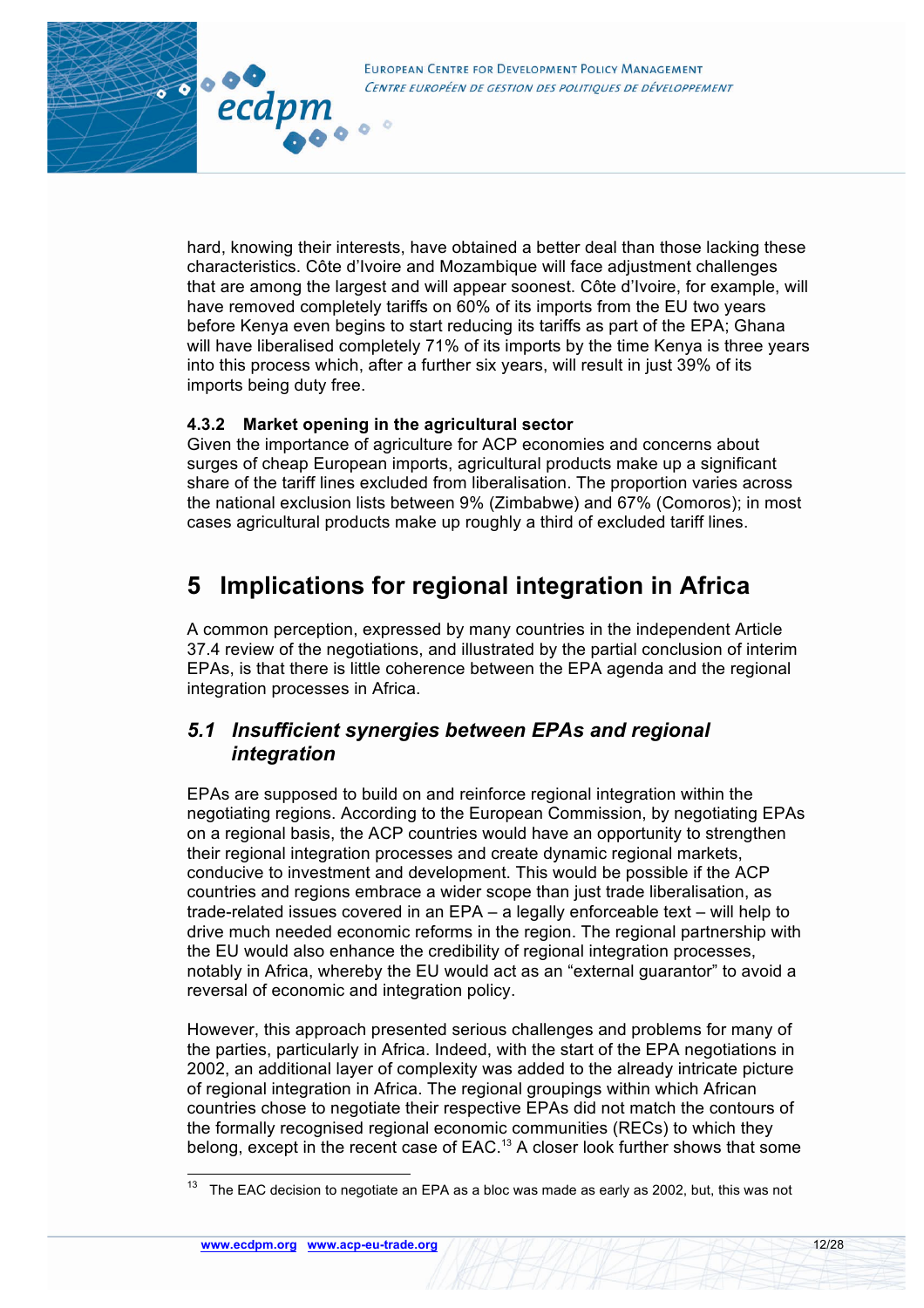

regional sub-groupings<sup>14</sup> are more fully integrated than the broader EPA configurations within which they are negotiating with the EU. Besides this, many African countries are members of more than one REC with often conflicting objectives and obligations and, in recognition of this, have taken up the challenge of rationalising the RECs at pan-African level. In assessing the impact of an EPA, the parallel implementation of EPAs and endogenous regional integration initiatives in the ACP poses some challenges in terms of identifying the consequences of the different processes.

While it remains that regional integration in Africa has seen slow progress and been hampered by various obstacles and challenges, both internal and external, little consideration seems to have been given to the complexity and importance of existing regional integration efforts in the context of the EPA negotiations. Many African countries, in particular in ESA, opted to favour national interests over commitments to regional solidarity and agenda when considering which regional EPA grouping to join, with some countries shifting from one configuration to another a few years into the negotiations. Whether a regional integration process can be driven or supported by external forces such as the EU or should be internally driven in order to be sustainable is a question that can ultimately only be answered by the African (and by extension, the ACP) countries themselves. Nevertheless, in the context of the ongoing EPA negotiations, EC proposals for tariff harmonisation and liberalisation cut across or even pre-empted existing regional integration initiatives. Indeed, ACP countries were pressured to negotiate on trade-related issues, such as investment and government procurement, in cases where there is little capacity or incentive at either regional or national level to enter into commitments in such areas. This raised the concern that the pace set by the EPA negotiations left little time to focus on internal factors relating to autonomous regional integration and could, in fact, undermine such efforts. At the same time, it has been recognised that the EPA negotiations process provided some impetus for further focus on regional integration agenda (e.g. ESA and West Africa regions) and revived otherwise somewhat dormant economic cooperation initiatives (e.g. the Indian Ocean Commission). Yet, calls for integration at the regional level before opening up to the EU under an EPA remained unanswered.

# *5.2 Conflicting market access commitments*

Of particular is that countries in the same economic region might liberalise different baskets of products and so create new barriers to intra-regional trade in order to avoid trade deflection. This concern has been vindicated by the interim EPAs that have been agreed.

In the case of Central and West Africa the principal challenge for regional integration is that most countries have not initialled an EPA, but Cameroon, Côte d'Ivoire and Ghana have done so. The countries in the regions that do not

80000

ecdpm

concretised until late 2007 when the region initialled an interim EPA with the EU. Until then, the region negotiated within the ESA configuration. In the current state of play,, the EAC is the only coherent regional configuration to have initialled an interim EPA in Africa.

<sup>14</sup> Notably the UEMOA within ECOWAS, EAC within ESA and SACU within SADC.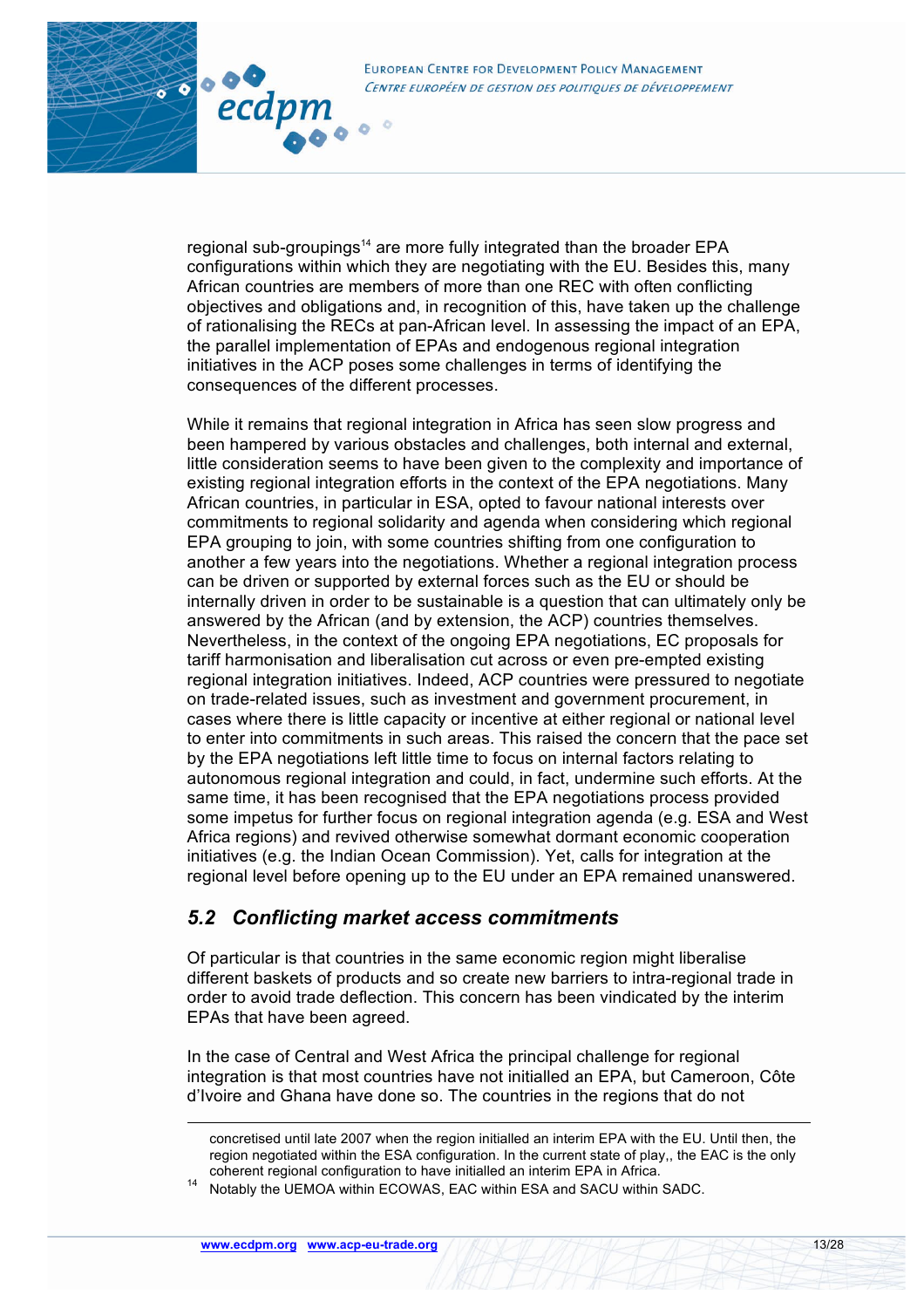

currently belong to an EPA will reduce none of their tariffs towards the EU, maximising the incompatibility between their trade regimes and those of

Cameroon, Côte d'Ivoire and Ghana.

30000

ecdpm

Only in the case of EAC have all members joined the EPA and accepted identical liberalisation schedules. If these are implemented fully and in a timely way economic integration will have been reinforced.

Those Eastern and Southern Africa (ESA) countries<sup>15</sup> and the five Southern Africa Development Community sub-group (SADC-minus) states that have initialled, have done so to single agreements, but there is considerable dissimilarity in the country liberalisation schedules and exclusion baskets. All of the ESA states have established their liberalisation schedules in relation to the common external tariff (CET) (presumably of the Common Market for Eastern and Southern Africa – COMESA), but it is not only the details of their liberalisation and of their exclusion baskets that are different – so is their classification of goods. The agreed phasing of liberalisation is made in relation to the product groups established by COMESA for its CET. Although the COMESA members agreed that the CET should be set at different levels for these groups, they have not so far agreed a formal definition that allocated each item in the nomenclature to one or other group. The EPAs have required countries to make this specific link – and they have done so differently, which will create problems for implementing any eventual COMESA CET. There are over a thousand items being liberalised by one or more of the ESA countries where there is some degree of discrepancy in the CET classification.

Provided that there is goodwill and flexibility on all sides, it ought to be possible to avoid the EPA process creating new barriers to African integration. But this requires a recognition that not all the details of the current texts are set in stone. The demands that will arise from moving towards the agreement of full EPAs will reinforce this need.

# *5.3 Regional scope of agreements*

Having concluded interim agreements with one sub-region and individual countries, it remains to be seen whether it will be possible to indeed extend interim agreements to full EPAs that cover all the countries belonging to each of the negotiating regions. Instead of creating full EPAs at the regional level, different countries within the same region might make different choices about the trade regimes: (i) a full and comprehensive EPA; (ii) a narrow (or permanent interim) EPA; (iii) the standard GSP (or GSP-plus); and (iv) the Everything-But-Arms for LDCs. Note that, as interim agreements are open for other countries in the region to join, the regional scope of the agreements could be widened without extending the range of issues covered to a full EPA.

 $15$  Only five of the 11 ESA states (excluding EAC) have initialled an interim EPA by December 2007. Zambia concluded its interim EPA with a liberalisation schedule on 30 September 2008 only.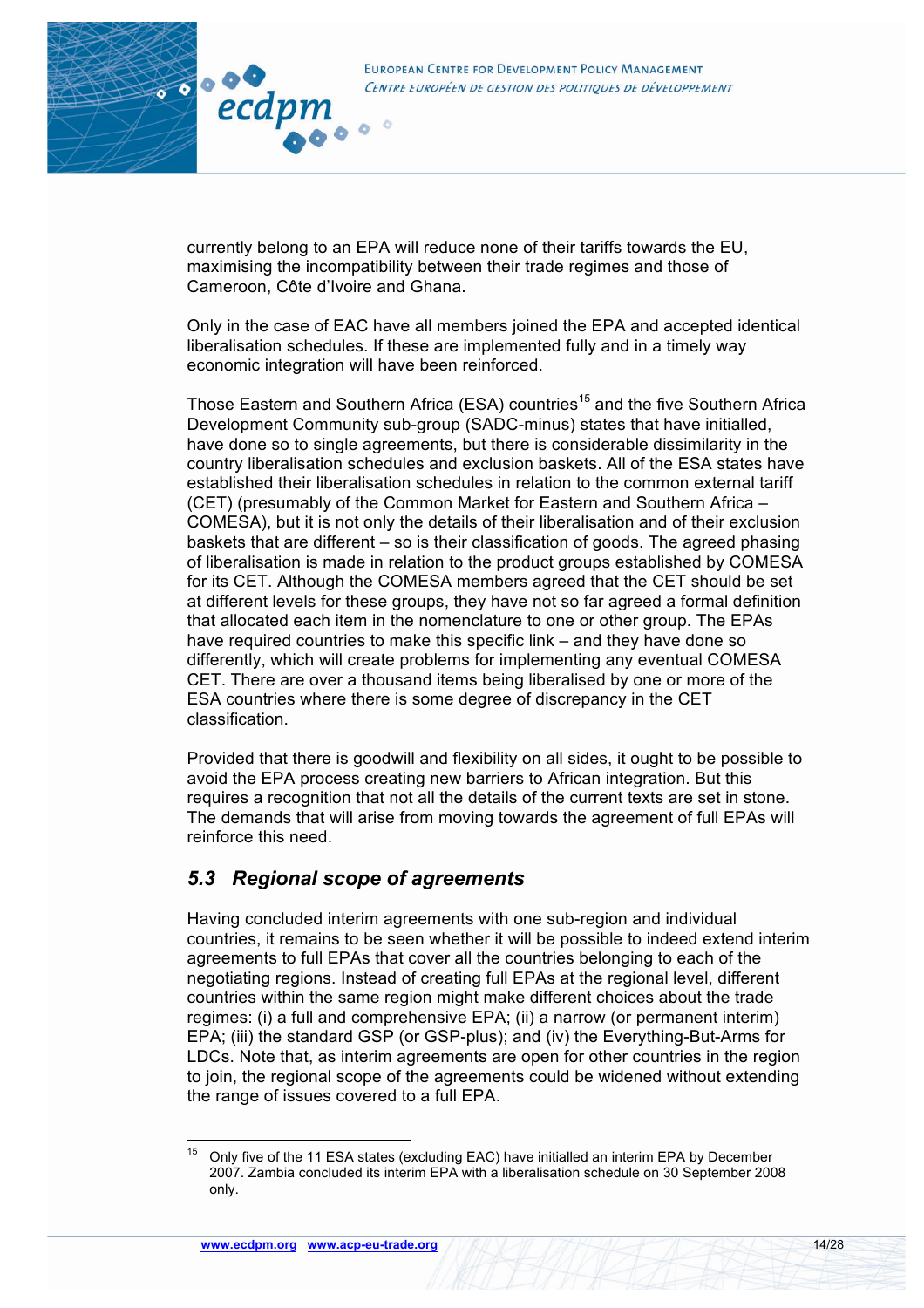

Box 1 presents possible consequences related to choices made in term of the regional scope of any agreement.

| Scope of the<br>agreements                                                                           | sox 1. Occhanos regaranty and regional coverage or and agreements<br><b>Threats and opportunities</b>                                                                                                                                                                                                                                                                                                                                                                                                                                                                                                                                                                                                                                                                                                                                                                                                                                                         |
|------------------------------------------------------------------------------------------------------|---------------------------------------------------------------------------------------------------------------------------------------------------------------------------------------------------------------------------------------------------------------------------------------------------------------------------------------------------------------------------------------------------------------------------------------------------------------------------------------------------------------------------------------------------------------------------------------------------------------------------------------------------------------------------------------------------------------------------------------------------------------------------------------------------------------------------------------------------------------------------------------------------------------------------------------------------------------|
| Agreements at the<br>regional level                                                                  | $\bullet$<br>Provided all countries within one region can agree on a common<br>liberalisation schedule towards the EU, it will foster regional integration<br>dynamics and allow for the formation and implementation of customs<br>unions with CETs and policies, e.g. for the existing customs unions<br>CEMAC, EAC, SACU and UEMOA, as well as for the<br>emerging/expected customs unions in COMESA, ECOWAS and SADC.<br>Possible difficulties in arriving at a regional list of sensitive<br>products/reduced opportunity to protect nationally sensitive sectors from<br>EU competition.<br>Even though varying degrees of commitment on services and trade-<br>related issues are possible within an EPA, a common understanding<br>across the region on coverage of these issues will be conducive to<br>regional integration. Different positions on these issues may create<br>political tensions and weaken the cohesion of the regional grouping. |
| Agreements at the<br>sub-regional level<br>(leaving out some<br>members of the<br>negotiating group) | • Preserve narrow deeper regional integration, such as exists in EAC,<br>SACU and UEMOA, but prevent broader regional integration, as in<br>COMESA, SADC and ECOWAS.<br>Offer the possibility for some countries in the region not to open their<br>markets to EU imports, e.g. for LDCs that export under EBA or for non-<br>LDCs that apply for GSP+.                                                                                                                                                                                                                                                                                                                                                                                                                                                                                                                                                                                                       |
| Agreements at the<br>level of individual<br>countries                                                | Counteract regional integration processes and create political tension,<br>e.g. in the case of Côte d'Ivoire and Ghana initialling interim agreements<br>alongside the negotiations at regional level in West Africa.<br>Offer the possibility for some countries in the region not to open their<br>$\bullet$<br>markets to EU imports, e.g. for LDCs that export under EBA or for non-<br>LDCs that apply for GSP+ or opt for the standard GSP.<br>Market access offers at individual country level provide the largest policy<br>$\bullet$<br>room for determining sensitive products specific to each country's<br>situation.<br>Create a need to introduce new barriers to trade and border controls<br>within a region in order to implement rules of origin to avoid trade<br>deflection.<br>$TL - M - L$                                                                                                                                              |

| Box 1. Scenarios regarding the regional coverage of the agreements |  |
|--------------------------------------------------------------------|--|
|--------------------------------------------------------------------|--|

 $\circ$ 

*Source*: ODI-ECDPM (2008), *The New EPAs*, www.ecdpm.org/pmr14

In the process of designing a regional agreement, countries will have to determine a common regional position on services liberalisation and trade-related issues, based on the interests of each country defined at the national level. Where differences of opinion prevail in a region, it is possible that a full EPA could contain regional provisions that would apply to all members of the group, and countryspecific ones (e.g. on services, investment) that would apply on an individual basis. This would allow a regional agreement to be concluded which is in line with existing integration dynamics, while respecting the choices made by individual countries.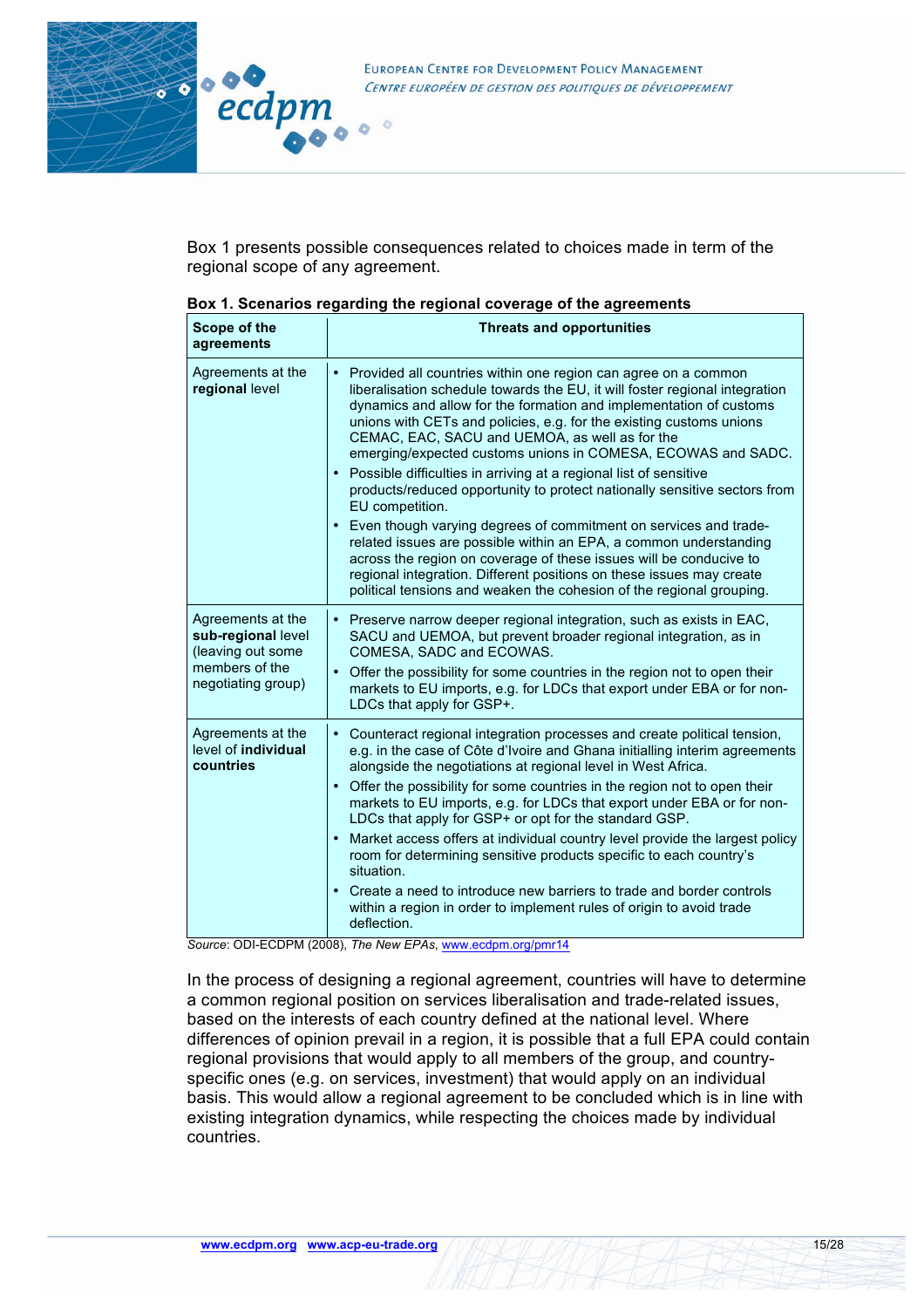

However, if the *status quo* in some countries persists and regional partners continue to hold significantly different positions, the regional integration process could be seriously jeopardised. Regional cooperation and the dynamic of further integration would be interrupted: customs unions will be unable to apply the same CET; new border controls will be required; heterogeneous rules of origin might thwart production integration and political tensions would rise across the region. Nevertheless, preserving regional unity may not be a sufficiently strong argument to continue negotiations and conclude regional (potentially full) EPAs. Strategic considerations on development should determine whether an EPA should be signed, and if so, what that agreement would entail.

## *5.4 Possible scenarios for the African negotiating regions*

Negotiations have continued in 2008 and should be concluded in 2009. The European Commission has the mandate to conclude full EPAs and it intends to do so. None of their ACP partners has so far renounced this objective. But what is the likelihood of success?

The rushed conclusion of interim agreements at the end of 2007 may have created a sense of urgency about the need to improve on the situation created by these agreements. However, for those countries that have already committed to an interim trade deal, the market access bargaining-chip has been lost, which may weaken their stance *vis-à-vis* the EU. This is a point well understood by the Caribbean, which ruled out an interim deal for this very reason.<sup>16</sup> Further, some LDCs that have not initialled an interim agreement may find the duty and quotafree market access under EBA a suitable trade regime to continue exporting to Europe (despite the less favourable rules of origin), and may have no appetite to pursue a broader trade-related agenda.17

The remainder of this section considers the situation in each of the four African groupings negotiating an EPA with the EU, outlining key options and indicating the most likely scenarios.

#### **5.4.1 Possible scenarios for West Africa**

80000

ecdpm

The West Africa-EC EPA negotiations were essentially frozen during the last few weeks of 2007 and were replaced by bilateral talks between the European Commission and individual countries in the region, which led to the initialling of interim agreements by Côte d'Ivoire and Ghana. Since then, the West Africa EPA grouping has clearly indicated its commitment to concluding a full and regional EPA by June 2009. In line with this, a detailed action plan has been drafted and

<sup>&</sup>lt;sup>16</sup> See declarations by the Caribbean Chief Negotiator, Dr. Richard Bernal, http://jamaicagleaner.com/gleaner/20080104/business/business4.html

 $17$  For an extended discussion, see Bilal, S. 2007. ACP-EU negotiations on Economic Partnership Agreements (EPAs) and EBA: A dual relationship. In: European Union trade politics and development: Everything but arms unravelled, G. Faber and J. Orbie (eds.). Oxford: Routledge: 203- 220.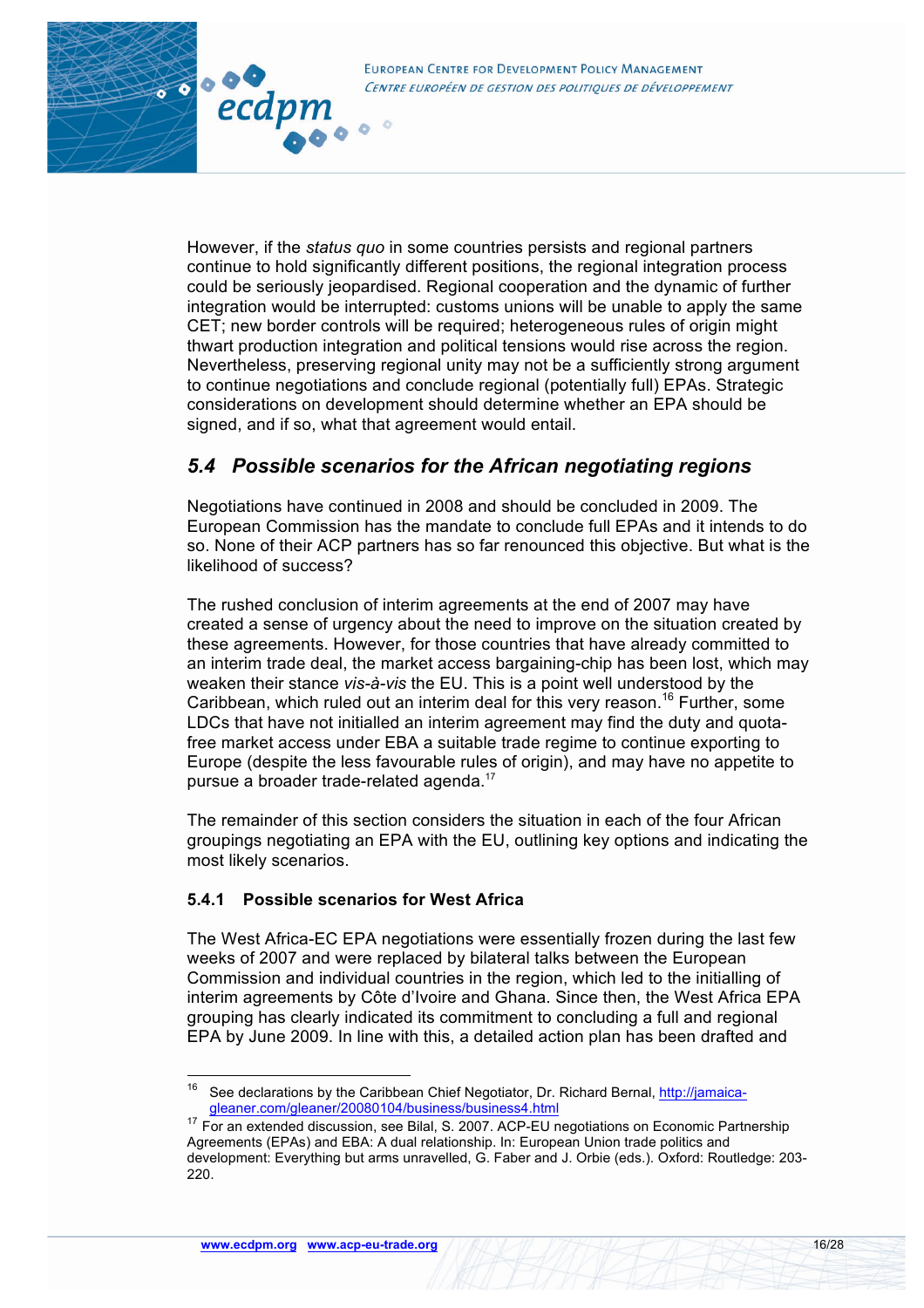3000

ecdpm

will be further detailed. More recently, the region also confirmed that the interim agreements of Côte d'Ivoire and Ghana would be superseded by a regional EPA. To meet this objective, some key issues will need to be addressed. These include the development framework for the EPA, which has been a major stumbling block in the negotiations so far. Concerns relate to the net fiscal impact of EPA implementation, as well as the necessary development programme and accompanying measures that need to be in place to enable the region to take advantage of the new opportunities provided by an EPA and to respond to the various adjustment costs incurred through the implementation of the new trade regime with the EU.<sup>18</sup>

While the region has confirmed that the interim agreements will be superseded by a comprehensive regional EPA, it remains to be seen whether or not negotiations will be based on existing texts, and if so, which one (the last draft agreed at the regional level in 2007, or the text of the interim deal of Côte d'Ivoire, or the one of Ghana) and to what extent it can be amended or re-drafted. More fundamentally, the challenge for the West African region will be to adopt a common position that reflects their regional ambitions while respecting their national sensitivities and interests.

A priority for West Africa is to determine its common market access offer. First, each country will have to identify its list of sensitive products to be excluded from liberalisation. It is expected that all national lists will be submitted by the end of March 2008, on the basis of which the region will draw up the common regional exclusion list. The outcome of such an exercise will have to be acceptable to all in the region and reflect in a balanced manner the interests of each country, while still falling within the scope of 'WTO-compatibility'. This will be most challenging. Côte d'Ivoire and Ghana already rushed through such a process at the end of 2007. But their market access offers differ and extending any of them to the region would lead to an exclusion basket of goods whose coverage would be well beyond the levels acceptable to the European Commission. In this context, either the EC will have to demonstrate flexibility by lowering its interpretation of the 'substantially all trade' threshold to significantly less than 80% of trade liberalisation (which would be in line with what West Africa has been calling for), or Côte d'Ivoire and Ghana will have to adjust their market access offer to accommodate the interests of their regional partners (which might trigger discontent in the private sector).

A second and crucial challenge for the West African region and integration efforts, relates more specifically to the liberalisation process towards the EU. This will largely depend on the outcome of the internal discussions currently taking place on the implementation of the ECOWAS CET. This was adopted in January 2006 and was to be implemented after a two-year transition period, building on the existing UEMOA CET. Entry into force would have therefore coincided with the start of the implementation of the EPA on the  $1<sup>st</sup>$  January 2008. However, despite a fast-track approach, the harmonisation of the ECOWAS CET with that of the

<sup>&</sup>lt;sup>18</sup> This last point – or lack of clarity and clear EU commitments on this matter – is at the core of Senegal's strong opposition to the proposed EPAs and the subsequent proposal to replace them with a 'development partnership agreement'.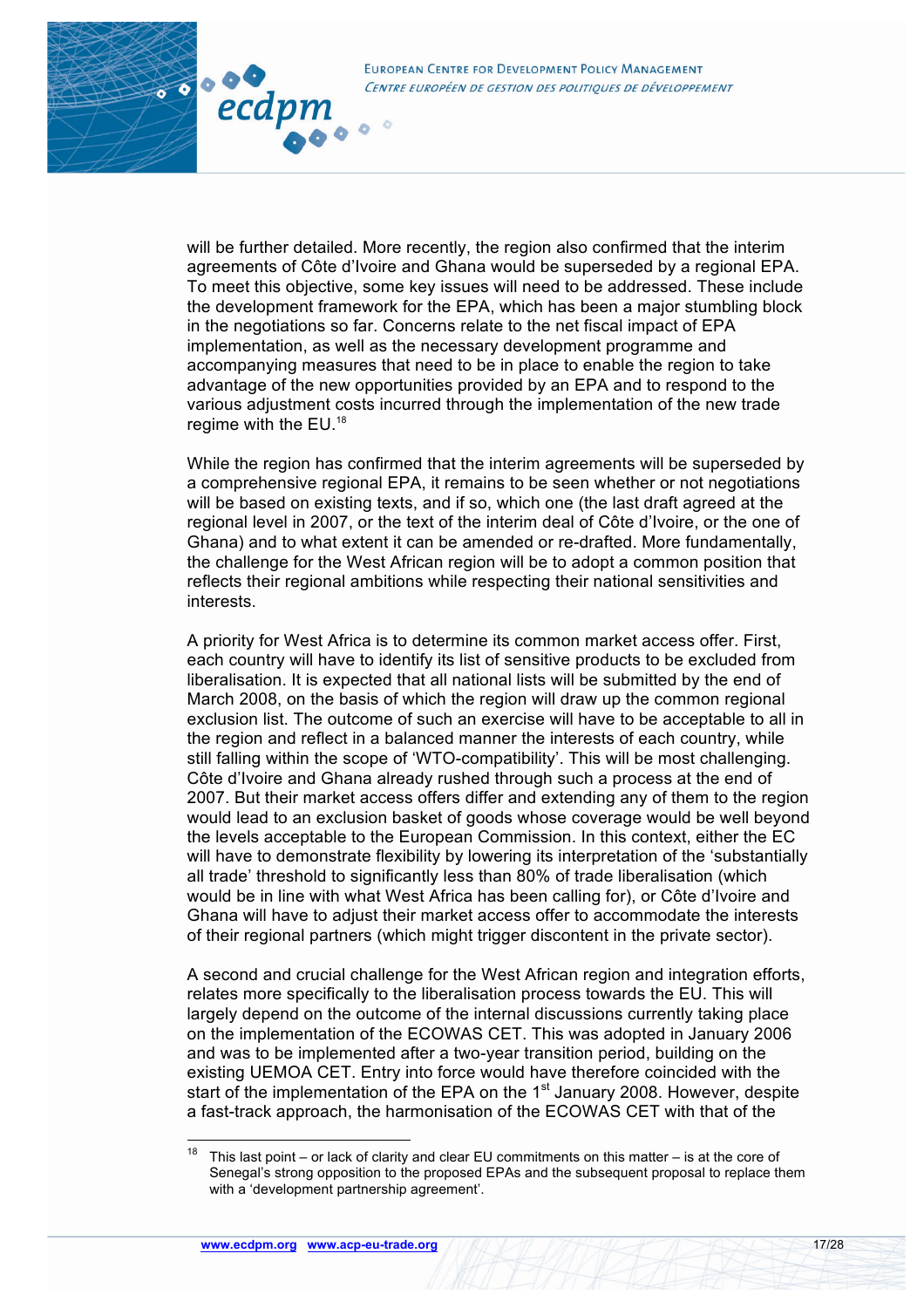

80000

ecdpm

UEMOA has been delayed for various reasons, notably because of a controversial request a fifth level of customs duty to be introduced. In addition to the four categories agreed for UEMOA and ECOWAS CET rates (at 0%, 5%, 10% and 20%), a 'fifth band' at 50% had intially been proposed by Nigeria, with the support of many non-state actors in the region. The principle of a fifth band has now been approved by the region, set at the lower level of 35% though. In this context a key aspect to consider is the starting point for liberalisation towards the EU. Will it be the maximum fourth band at 20% as already applied by UEMOA or the fifth band at 35% proposed for ECOWAS CET? This could raise some problems for future liberalisation at the regional level within the framework of an EPA. Some West African countries could find themselves in a situation where they would have first to increase their tariffs towards the EU (to the level of the fifth band) before dismantling them. Fortunately, in practice, the fifth band covers goods mainly produced by Nigeria. Tariff increases may also contradict the standstill clause in the interim EPAs of Côte d'Ivoire and Ghana. The time frame for the liberalisation schedules may also prove tricky. With the market opening starting as early as 2009 for Côte d'Ivoire and Ghana under the terms of their respective interim agreements, these countries may have to re-impose tariffs on EU imports to accommodate the new liberalisation schedule of a full regional EPA which would replace their interim agreements sometime after June 2009 or beyond.<sup>19</sup> Here, a further consideration to bear in mind is whether such countries would, in this process, also be forced to go beyond their MFN commitments at the WTO level and face a possible sanction from multilateral partners.

In spite of the optimistic and positive rhetoric in the region on the prospect of concluding a full regional EPA, given the current situation, the road ahead remains unclear. Harmonisation of tariff liberalisation in West Africa will by no means be smooth and straightforward. The issues to be addressed are sensitive and highly political.

In this context, another scenario could emerge, albeit one which is less favourable to regional integration efforts, in which a differentiation is made between UEMOA and non-UEMOA countries within the ECOWAS grouping. The former constituting a customs union with an established CET would have a common market access offer, while ECOWAS' non-UEMOA countries could have a separate market access offer and liberalisation schedules, specific to individual countries. Should a common understanding prevail on the scope and content of the agreement, it would still be possible to envisage a common EPA text. Regional integration in West Africa would then be essentially driven by the pace of liberalisation towards the EU, while the UEMOA sub-grouping and other West African countries would undertake separate liberalisation commitments. These could gradually converge over time to reach a common level of liberalisation towards the EU. But in the meantime, this would prevent the implementation of an ECOWAS customs union with a CET. This will also have an affect other aspects under negotiation, notably services.

 $19$  This would also run counter to the standstill clause imposed by the EC in all its interim agreements.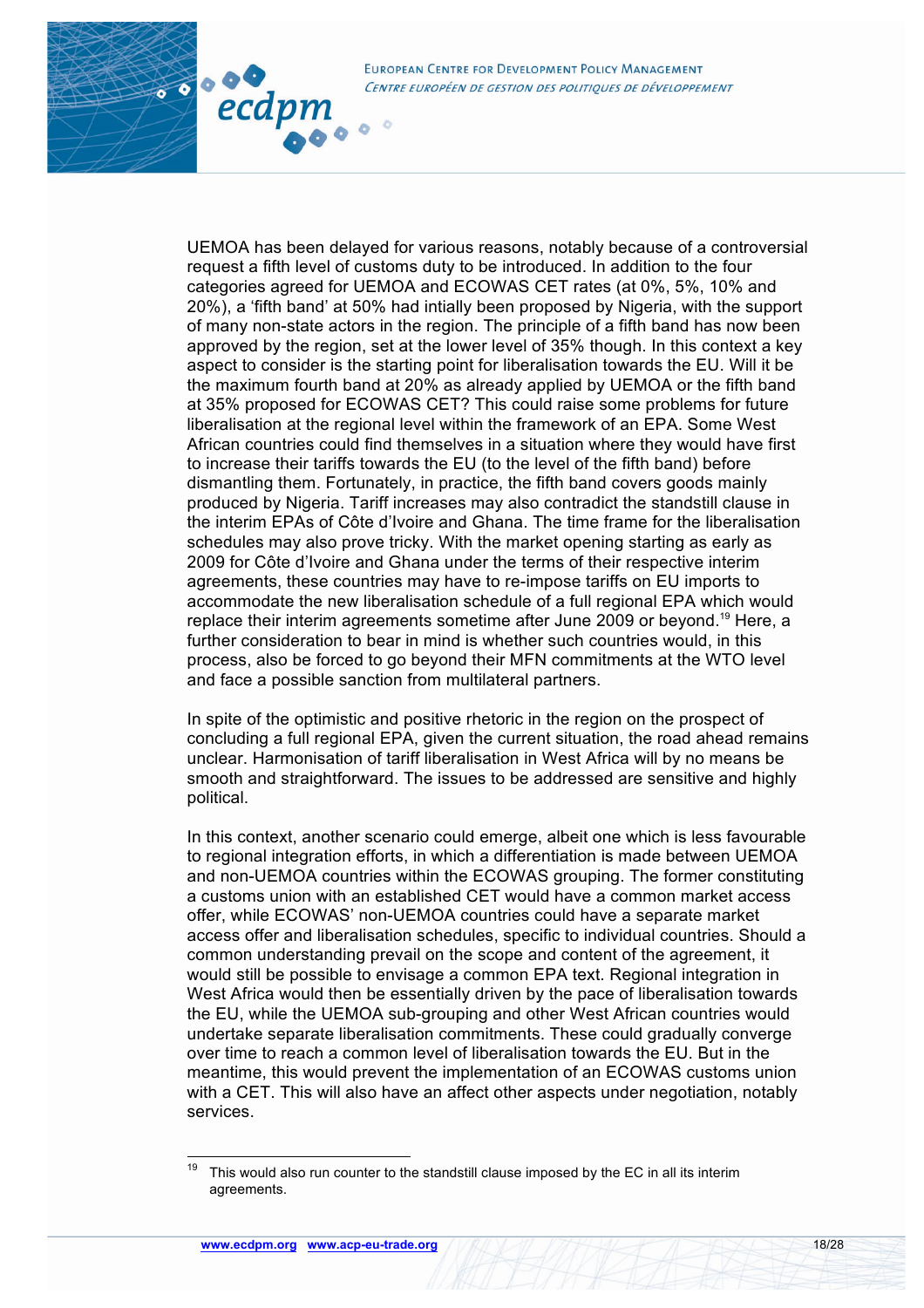

It is therefore crucial for the West African region to make sufficient effort to define as soon as possible its market access offer to the EU under an EPA, in a manner which is satisfactory to all its members. While this is technically challenging, it requires strong political leadership and commitment. Several issues will have to be addressed to meet this objective, including that of RoO. This last matter will most likely prove to be equally challenging: while these rules are still in the process of being defined at the regional level, they are at the same time being further discussed between the EC and the signatories to an interim agreement. Here again a careful balance will have to be found between the various interests at stake and forces at work.

Besides, with many West African countries, and in particular LDCs and Nigeria, having shown little interest in all the trade-related issues advocated by the EU in the EPA agenda, the parties need to give careful consideration to the development cooperation issue and accompanying reforms if the negotiations are to be successfully concluded. Otherwise, some countries, notably LDCs, may ultimately decide to opt out from an agreement with the EU, which for most of them would result in only a marginal loss of effective preferences, if any at all. By the same token though, the EU should not be perceived as enticing reluctant governments to conclude an EPA they dislike simply to obtain more financial aid.

Efforts will have to be directed towards identifying a common position that will be sustained at the regional institutional level, with a strong buy-in from all members. In this respect, the establishment and operationalisation of a Regional Fund to support EPA implementation could play a key role in drawing various interests together.

#### **5.4.2 Possible scenarios in Central Africa**

80000

ecdpm

The Central African region is facing the challenge of defining a common regional position after initialling an interim agreement between an individual country, Cameroon, and the EU. At a joint technical meeting on 6-7 February 2008 in Douala, Central African and European negotiators re-stated their objective of concluding a regional EPA. The parties agreed to use the conclusions of previous Central Africa-EC ministerial meetings in 2007 as a basis for future negotiations, rather than building on the text of the interim agreement. Although the text of the Cameroon-EU interim agreement is accordingly expected to be superseded by a full regional EPA, an open question relates to the extent to which commitments taken on by Cameroon in the interim agreement will influence the regional agreement, including in terms of the definition of sensitive products. However, extending the exclusion list of Cameroon to the whole region would be likely to result in an exclusion of more than 20% of imports from the EU. The percentage would increase even more if additional products of interest to other Central African countries were added to the list. Accordingly, either adjustments will have to be made in the range of products excluded or agreement will have to be reached on a higher threshold for exclusion. Moreover, Cameroon will start liberalising its tariffs from the CEMAC CET level in 2010. Given that this CET is not yet fully implemented, a delay in the conclusion of a regional agreement would require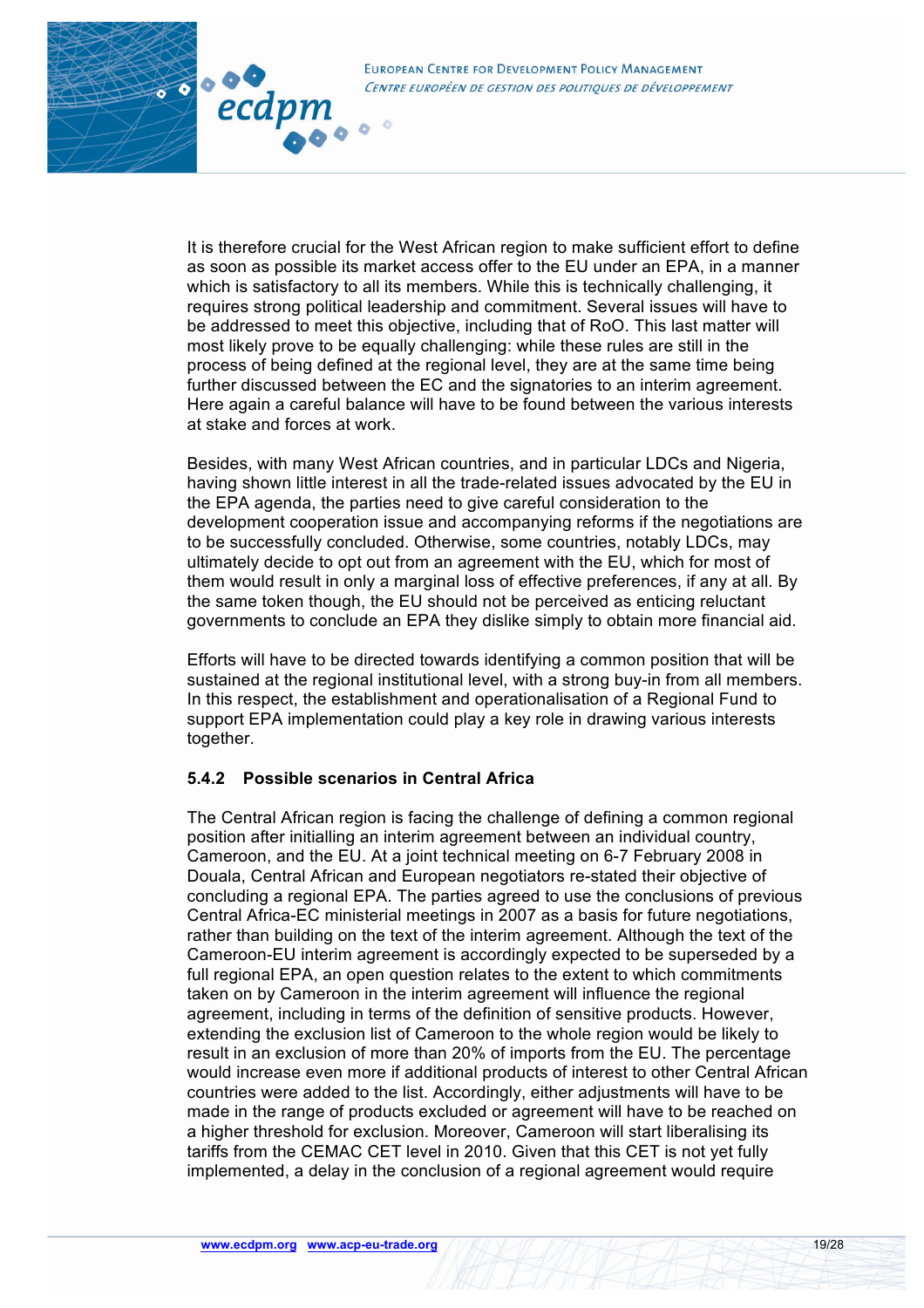

3000

ecdpn

some additional effort to realign tariffs within the region during the implementation of a full EPA.<sup>20</sup> Should the conclusion of a regional agreement be delayed beyond that date, this would mean that Cameroon would already have cut tariffs below the CEMAC CET level applied by other countries in the region. Accordingly, in order to implement a regional EPA, either Cameroon would have to re-increase tariffs to the regional level, other countries would have to accept rapid cuts in tariffs to reach the level of Cameroon, or the regional EPA would have to specify a transition period during which Cameroon would apply different tariff levels than other countries in the region, until these gradually reach the same level of liberalisation as Cameroon.

The economic interest in concluding a regional EPA is likely to be stronger for some countries than for others. The non-LDCs Gabon and the Republic of the Congo would benefit from improved market access under an EPA, compared to the standard GSP under which they currently export to the EU. So far, Gabon has shown greater interest in concluding an agreement than the Republic of the Congo. For the non-LDCs in the region, political considerations on regional integration and the expectation of gaining easier access to development finance may well be stronger incentives for continuing EPA negotiations than provisions on market access. Hence, based on the experience from negotiations up to 2007, binding EU commitments on the availability of finance for accompanying measures and compensation of net fiscal revenues are likely to remain a key issue in the region.

Another matter that needs to be taken into account when reflecting on the negotiations in Central Africa is the limited technical negotiating capacity in the region. This may lead to little regional ownership of the outcome of negotiations at the technical level, e.g. in areas such as intellectual property rights or services. Yet, rather than technical issues, political concerns about regional coherence and development cooperation with the EU are likely to be decisive in determining whether to sign an EPA or not, and in defining its scope.

Based on the above and information from the negotiating circles, four scenarios can be put forward as possible outcomes of the future negotiations:

- (1) A very comprehensive regional EPA could be concluded which would be only marginally owned by the region. Central Africa and the EC were close to adopting such a solution in November 2007.
- (2) A less complex regional EPA may be signed which would reflect the different levels of ambition within the region as well as a desire for regional unity.
- (3) Cameroon could keep its individual agreement with the EU while the other countries in the region would negotiate a separate or differentiated deal with the EU. This might occur if the challenges of aligning the interim agreement with a regional position were perceived to be too great, notably in the area of

 $20$  In the case of Cameroon, however, the differences between the CET and maximum MFN tariffs are small (see Part A).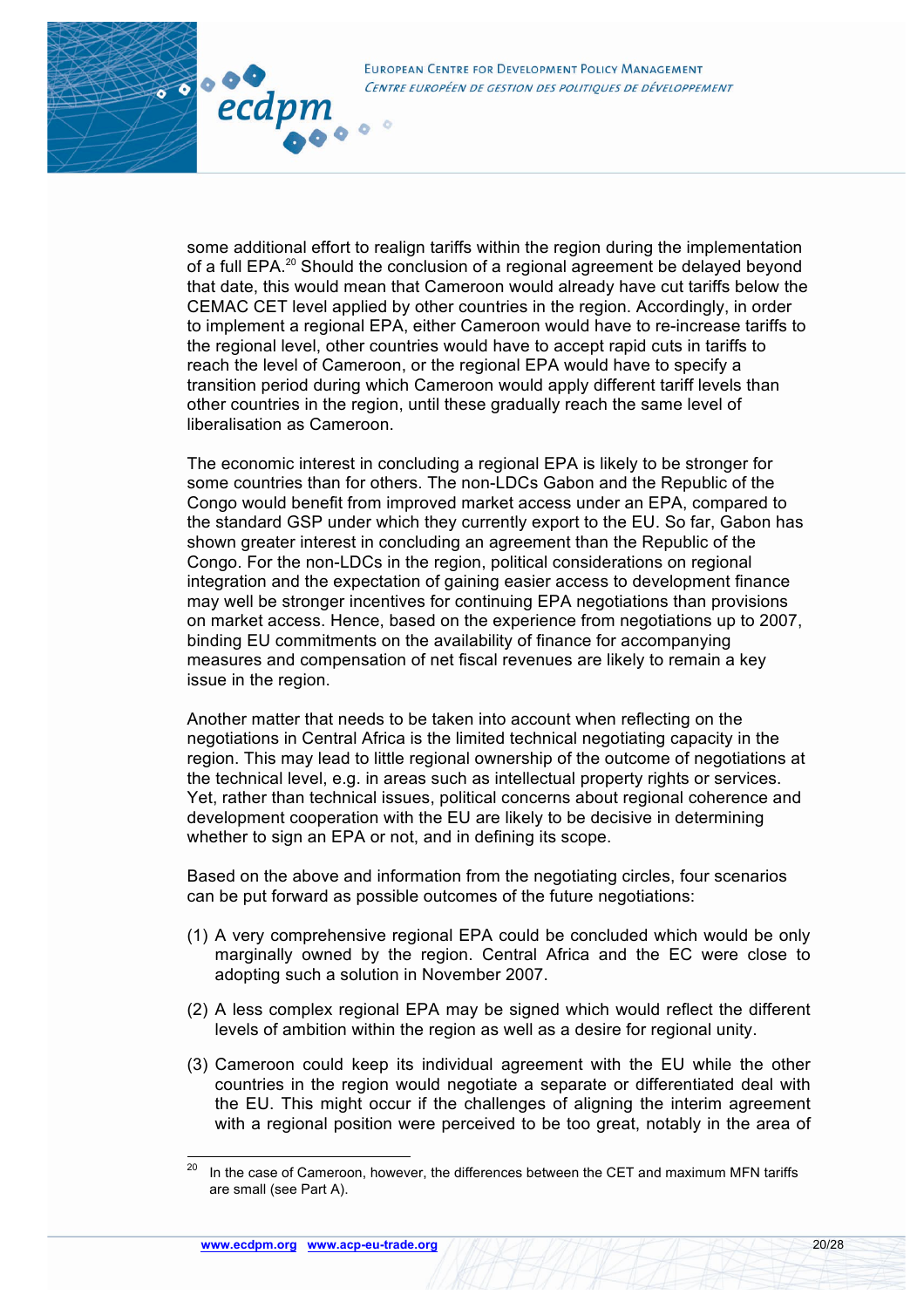

market access. Such an outcome would most likely disrupt the regional integration process of Central Africa.

(4) Some countries in the region might decide against an EPA. In this case, Gabon and possibly some other countries may join the Cameroon-EU interim agreement, while the remaining countries would export to the EU under the standard GSP or EBA initiative without taking on any reciprocal commitments. This scenario would run counter to the regional integration dynamics of the region, preventing the implementation of the CEMAC CET. But it might best reflect the national interests of CEMAC countries regarding an EPA.

Which of these options will be chosen is likely to be determined to a large extent by political considerations. Given the fragile security situation in the Central African Republic, Chad and the Democratic Republic of the Congo – concerns about political stability, in particular, could turn the question of whether or not to join an EPA into a strategic political matter rather than a purely economic one.

### **5.4.3 Possible scenarios for ESA**

The post-2007 deadline for a new WTO-compatible trade regime between the EU and the ACP gives a splintered picture of the ESA region which, to a large extent, reflects the inherent disparity of the grouping. Now six countries have initialled the ESA agreement, but with separate schedules for liberalisation (Comoros, Madagascar, Mauritius, Seychelles and Zimbabwe), and five others have initialled under the recently emerged EAC EPA grouping ( Burundi, Kenya, Rwanda, Tanzania and Uganda). The remaining five countries are LDCs (Djibouti, Eritrea, Ethiopia, Malawi and Sudan) continue to export to the EU under the EBA initiative since January 1<sup>st</sup> 2008.<sup>21</sup>

At this stage, the regional character of the ESA EPA grouping is difficult to see and, indeed, the initialling of a separate agreement by EAC partner states has created some tensions within the grouping. Restoring the ESA configuration is further complicated by the high degree of variation between the liberalisation schedules of the different ESA signatories and EAC signatories. To be aligned, the new liberalisation schedules will have to be negotiated. All the parties involved in the ESA EPA negotiations have made the political commitment to pursue negotiations towards a full and comprehensive EPA, building on and improving the existing texts. It is expected that countries signing the ESA or EAC text (including liberalisation schedules on trade in goods and services) will be in a position to do so by July 2009 at the latest. In addition, all ESA members, including the EAC countries, have committed to coordinate and harmonise their positions in the negotiation of a comprehensive EPA with the EU. More recently, EAC Ministers tabled a proposal to their SADC and ESA partners which aim to create a larger trading bloc encompassing EAC, COMESA and SADC, aiming at the "expeditious

 $21$  It should be noted that while Zambia had initialled the interim ESA EPA text with no market access offer in December 2007. Zambia has been exporting to the EU under the EBA regime since 1<sup>st</sup> January 2008; Zambia finally initialled an interim EPA with a liberalization schedule on 30 September 2008.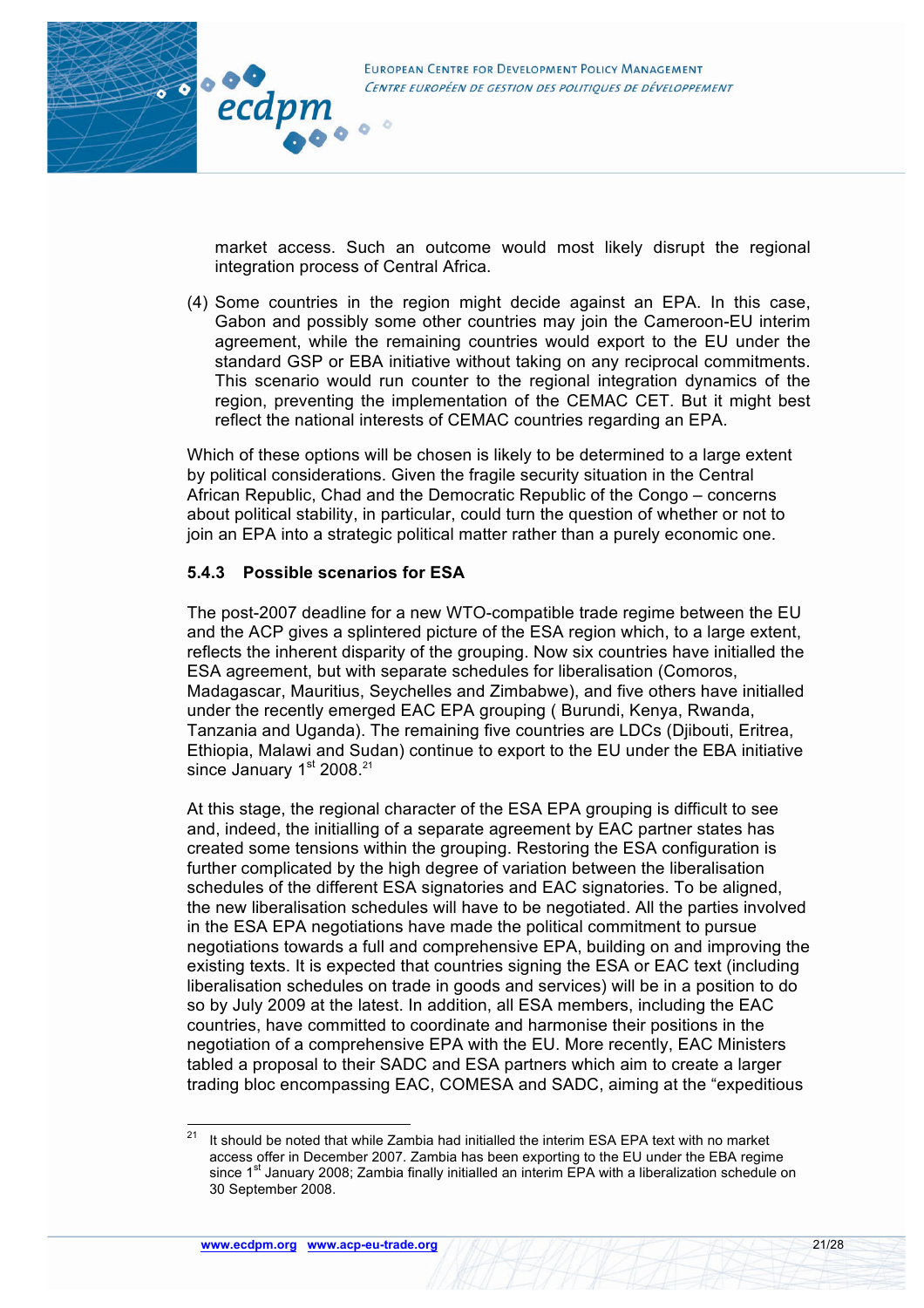

establishment" of an FTA among them, "with the ultimate goal of establishing a single Customs Union".<sup>22</sup> Countries in the region are openly committed to restoring the regional coherence beyond that of just the EAC and the broader framework of the ESA configuration. But they are confronted to challenging realities.

3000

ecdpm

**Y** 

In this respect, the scenario officially expected for the ESA region would be the successful conclusion of a comprehensive ESA-EC EPA, to which all countries in the configuration, including the EAC Member States, would adhere. Looking at the existing provisions, this appears to be technically feasible as each of the signatories of the ESA group has agreed to identical provisions and, the EAC ones are fairly similar. However, the fact that ESA countries tabled separate individual market access offers does serious concern, which could prevent the formation of a customs union in COMESA.<sup>23</sup> Harmonisation of liberalisation schedules between ESA and EAC will prove most challenging.

In this context, another possible scenario emerges in which the EAC market access offer would remain unaltered and ESA countries would table offers in line with their specific interests and where possible, on the basis of a common agenda for all areas of negotiation, including trade-related issues and services. This might lead to an ESA EPA as a framework agreement, with various degrees of commitment for different ESA countries or sub-groups of countries (as in the case of EAC for market access in goods). This should preserve some regional unity; however, it could limit deeper integration processes and would most likely prevent the formation of an effective COMESA customs union.

While there is a clear political drive to move towards a comprehensive and regional EPA, each country within the ESA configuration will have to look carefully at where its interests lie. Those countries, like Mauritius or Kenya, that had a clear interest in concluding an agreement with Europe have already done so and will most likely spearhead the process towards a full EPA. Throughout the EPA negotiating process, such leadership has been key in overcoming the diverse composition of the region and in ensuring progress in the negotiations. However, as the unfortunate recent events in Kenya show, security and political considerations will most likely take their toll on both the EPA negotiations and implementation in this country and have an impact on political leadership at the broader regional level.

Either of the above scenarios also implies that those LDCs that have opted-out of an interim agreement with the EU are convinced of the benefits of signing at least an FTA with the EU and possibly a comprehensive and full EPA. However, in the absence of an established CET for COMESA, it is less clear what interest such countries would have in tabling a market access offer. Beyond the crucial need for

http://about.comesa.int/attachments/078\_Final\_Communique-Kampala\_22\_10\_08.pdf<br><sup>23</sup> A Common External Tariff has already been agreed upon and the region aims to launch the

 <sup>22</sup> See *Final Communique of the COMESA-EAC-SADC Tripartite Summit of Heads of State and Government*, Kampala, 22 October 2008,

COMESA customs union by the end of 2008. It is doubtful though that this deadline will be met and that an effective customs union can be put in place soon in the COESA region.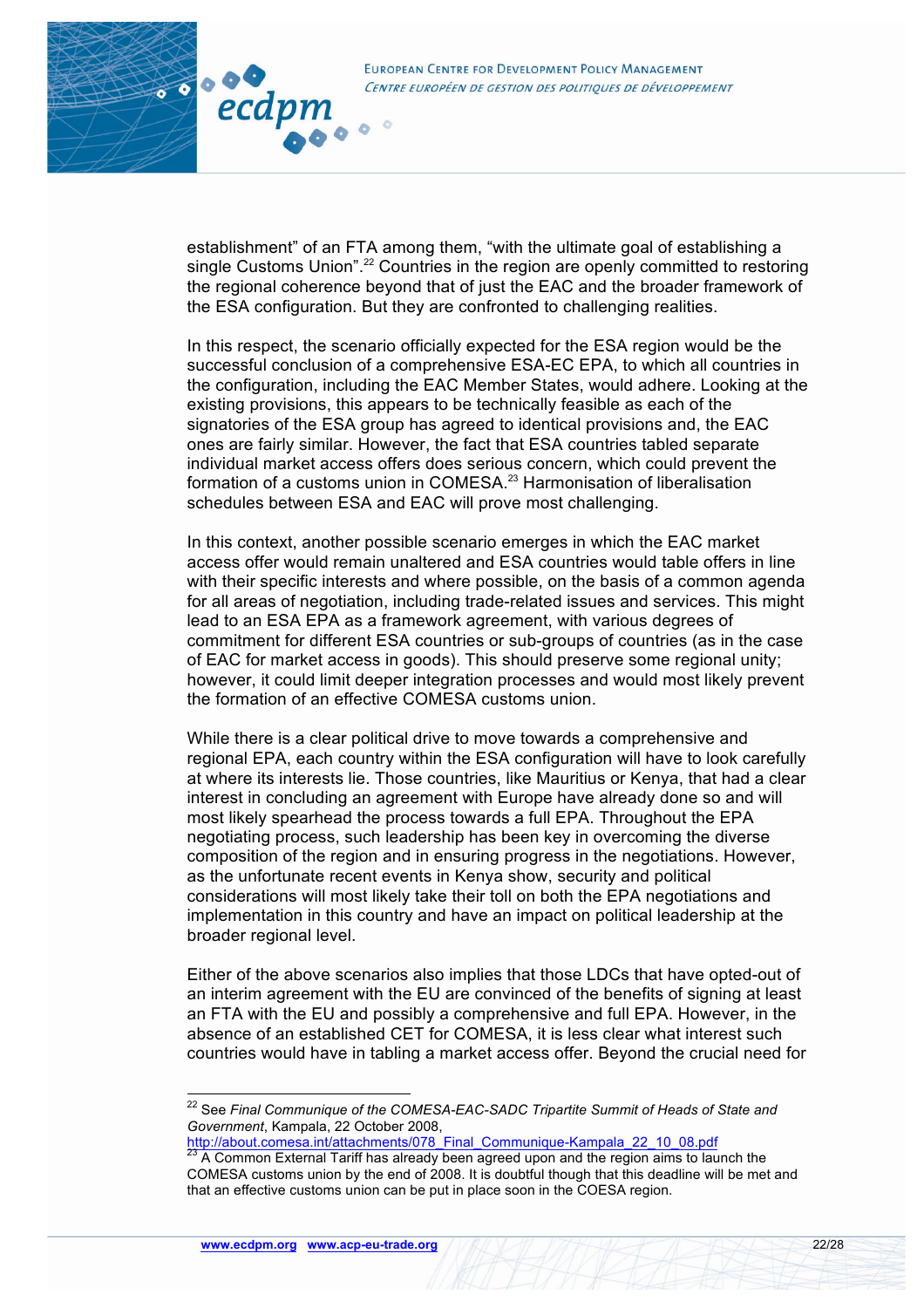

regional coherence and establishing a common regulatory framework, development cooperation and the extent to which accompanying measures are adequately addressed within the framework of an EPA can therefore play a key role in galvanising support from the LDCs. This will be crucial to avoid a situation where countries opt for a pick-and-mix EPA and regional integration processes in the ESA are further jeopardised. The risk remains, however, that providing adequate development support and aid to accompany an EPA could be used by the EU as a way to 'induce' reluctant ESA countries to sign an EPA; an outcome which cannot in any way be conducive to the development objectives owned by the countries of the region. Since no additional resources will be provided by the EU for the conclusion and implementation of an EPA, several LDCs in the ESA have informally been suggesting that they are not interested in signing an EPA with the EU.

### **5.4.4 Possible scenarios for the SADC EPA configuration**

3000

ecdpm

Uncertainty about the position of South Africa makes predictions about future developments in the SADC region difficult. While South African President Thabo Mbeki in his State of the Nation Address expressed his willingness to 'ensure that the negotiations on the Economic Partnership Agreement are completed as soon as possible',<sup>24</sup> South Africa has repeatedly expressed concern about a number of provisions in the interim agreement.

Trade in services and trade-related rules are key issues in the region. In the interim agreement, Botswana, Lesotho, Mozambique and Swaziland have taken on the commitment to continue negotiations on these areas in 2008, while South Africa and Namibia have been reluctant to do so. Contrary to other regions, commitments on development finance do not play a key role in the SADC configuration, even though the definition of support measures is important for the effective implementation of specific EPA provisions.

Considering South Africa's firm opposition to binding commitments in the area of services and trade-related issues, a comprehensive regional EPA covering these areas and including South Africa is unlikely to be concluded, unless South Africa reverses its position held so far. Given that the countries that initialled the interim agreement have expressed a strong interest in the EPA, several possible options can be imagined as outcomes of the second stage of negotiations:

(1) A regional EPA including South Africa may be signed with identical liberalisation commitments on trade in goods but possibly varying degrees of commitments on services and trade-related issues. This would foster the customs union SACU and allow some members to go beyond a goods-only deal without compelling South Africa to negotiate on issues it prefers to exclude from an agreement. It would require an harmonisation between the liberalisation schedule of the interim EPAs agreed so far and the one of the TDCA.

 <sup>24</sup> State of the Nation Address of the President of South Africa, Thabo Mbeki, *The Citizen*, 8 February 2008, http://www.citizen.co.za/index/article.aspx?pDesc=58071,1,22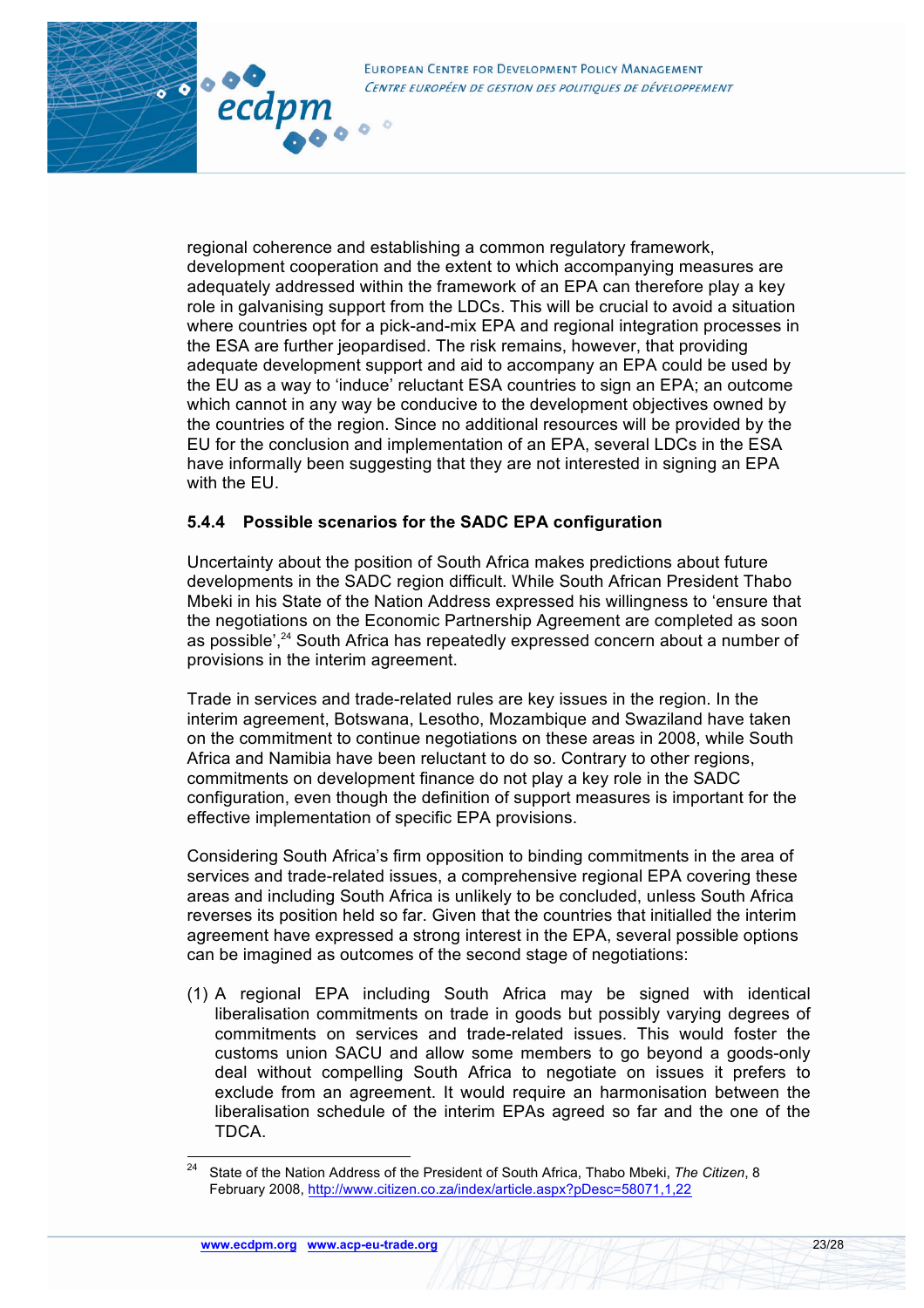

- (2) A regional EPA including South Africa may be signed covering trade in goods only. Provided a single liberalisation schedule for SACU is agreed upon, this would preserve regional integration within SACU with all members. The possibility of concluding a common agreement on trade in services and traderelated issues with the EU at some later stage, after increased capacity building and integration within SADC, could be kept open. However, a goods only agreement would contradict the commitments taken on by Botswana, Lesotho, Mozambique and Swaziland in the interim agreement.
- (3) South Africa may decide not to join an EPA and to continue exporting under its current FTA with the EU, the TDCA, while other countries would conclude a full EPA. This would solidify the *status quo* further to initialling the interim agreement, thereby creating a permanent split in the region. This may jeopardise the relevance, and ultimately survival, of SACU. Hence, the opportunity of promoting stronger coherence in SACU and SADC through an EPA would be lost.

Under SACU, the conclusion of an EPA by those countries that have initialled the interim agreement is legally possible with the consent of South Africa even if it is not a practical possibility for most goods. A refusal to give this consent, however, might put the existence of SACU in question. The extent and the urgency of the threat to economic regional integration posed by a possible non-participation of South Africa in an EPA depends on the differences in liberalisation schedules under an (interim) EPA compared to those under the TDCA. Fortunately, recent progress in the negotiations has contributed to harmonised the liberalisation schedules.

The extent of the participation of Angola and Namibia remains to be seen. Angola has expressed its 'intention of acceding to the full EPA once this agreement is concluded',<sup>25</sup> but has not initialled the interim agreement. As an oil-rich country, it has little direct incentive to do so. Namibia, on the other hand, is party to the interim agreement and has strong interest in access to the EU market in goods (notably for its beef exports). But Namibia has shown less interest in negotiations on services and trade-related issues, and has initialled the interim agreement on the condition that several issues of concern would be addressed in the ongoing negotiations. It is now siding with South Africa in refusing to make substantive commitments on these issues in the context of a final EPA.

# **6 Conclusion and recommendations for the way forward**

EPA negotiations are continuing in 2008 with the aim of reaching comprehensive agreements at the regional level with a broader coverage of subject areas and corresponding in their geographic scope more closely to integration processes in the ACP.

 $25$  Joint Declaration of the EC-SADC EPA Ministerial Meeting, 4 March 2008, Gaborone.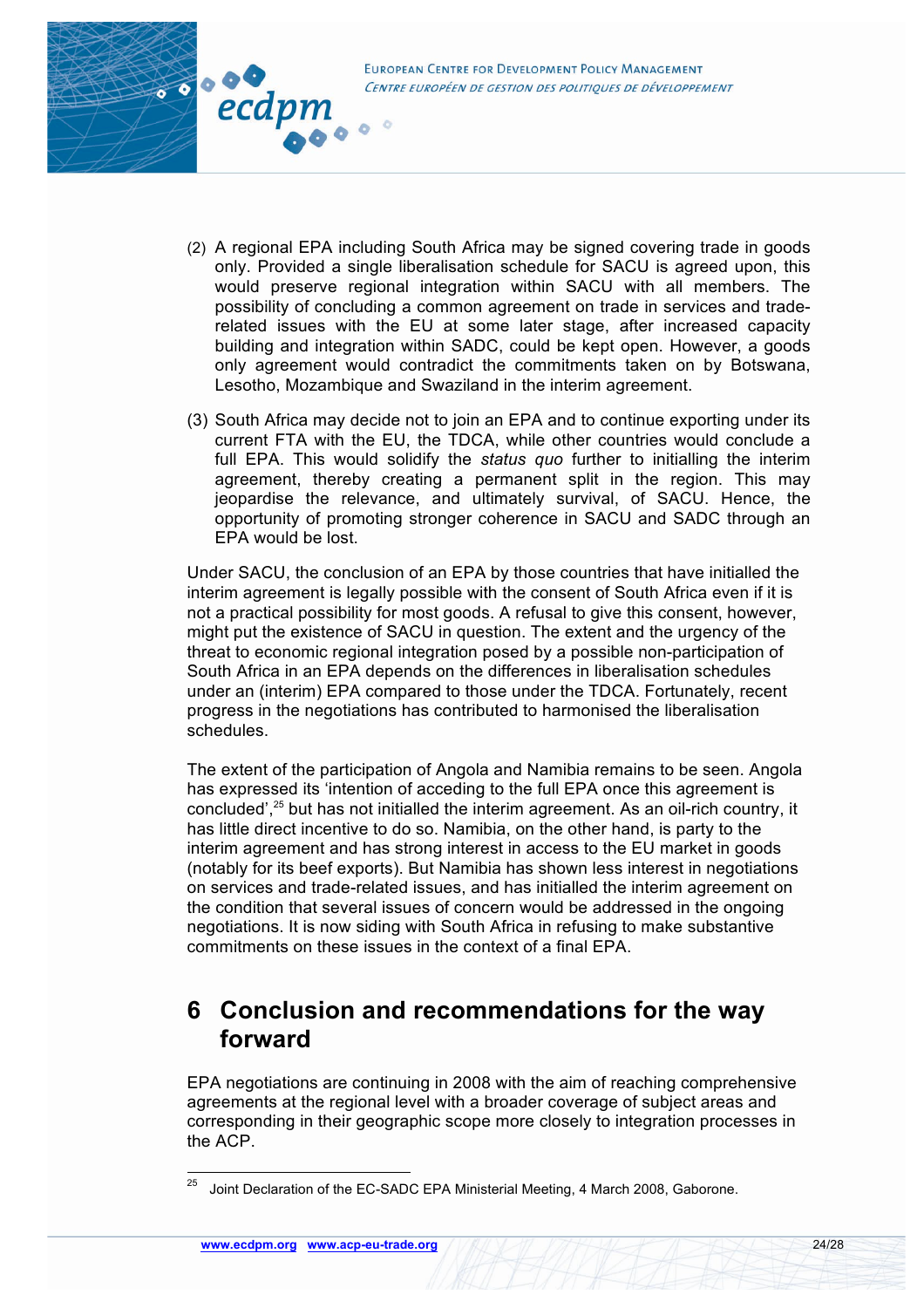

**Y** 

It remains to be seen to what extent and by what date $^{26}$  such full EPAs will be realised. In some cases, the interim agreements – once signed and ratified – might become a long term solution. However, all parties to the interim deals have expressed their commitment to continue striving for comprehensive EPAs, in order to realise the objectives in terms of development, ACP regional integration and integration into the world economy. From our analysis of the negotiation process up to now, several elements emerge that might be kept in mind for the future in an effort to make the process as effective as possible:

#### *The need for ownership*

The EPA negotiation process has too often been chaotic and led by the European Commission. To reach truly development oriented outcomes, it will be necessary to allow for the adjustment of interim texts that do not fully reflect the interests of all parties. In revising an interim agreement it may be helpful to draw on texts concluded in other ACP regions, adopting some provisions from these where suitable.

The range of issues to be covered in a full EPA should reflect both national and regional ACP interests. If interests among countries within a region differ, an EPA might include varying degrees of commitment on trade in services and trade related issues. Further, signing an EPA should be a sovereign decision by each country: if a country chooses not to take part it should not be compelled to join through political pressure or through aid conditionality.

#### *Timing*

It will be crucial to allow sufficient time to negotiate a truly development friendly, comprehensive EPA that is owned by all involved; while the momentum of the negotiations should not be lost, there is no need to rush into an agreement with ill conceived provisions. A clear agenda and calendar for negotiation that is acceptable to both partners should be defined. In particular, this should avoid leaving contentious or difficult issues until the end.

#### *Increasing transparency*

There is a need to increase transparency in the negotiations and their outcome, in order to allow for public scrutiny by policy makers, parliamentarians, private sector and civil society representatives. This will foster a more participatory approach and contribute to increasing ownership of the agreements reached.

#### *Reducing negotiation asymmetries*

The asymmetries in negotiating capacity (between the EU and ACP and among the ACP) that have contributed to the incoherence of the interim agreements need

<sup>&</sup>lt;sup>26</sup> Most interim agreements specify a deadline to conclude negotiations on outstanding issues by the end of 2008, often postpone to mid-2009. However, it will depend on progress in the negotiations whether this deadline will be met.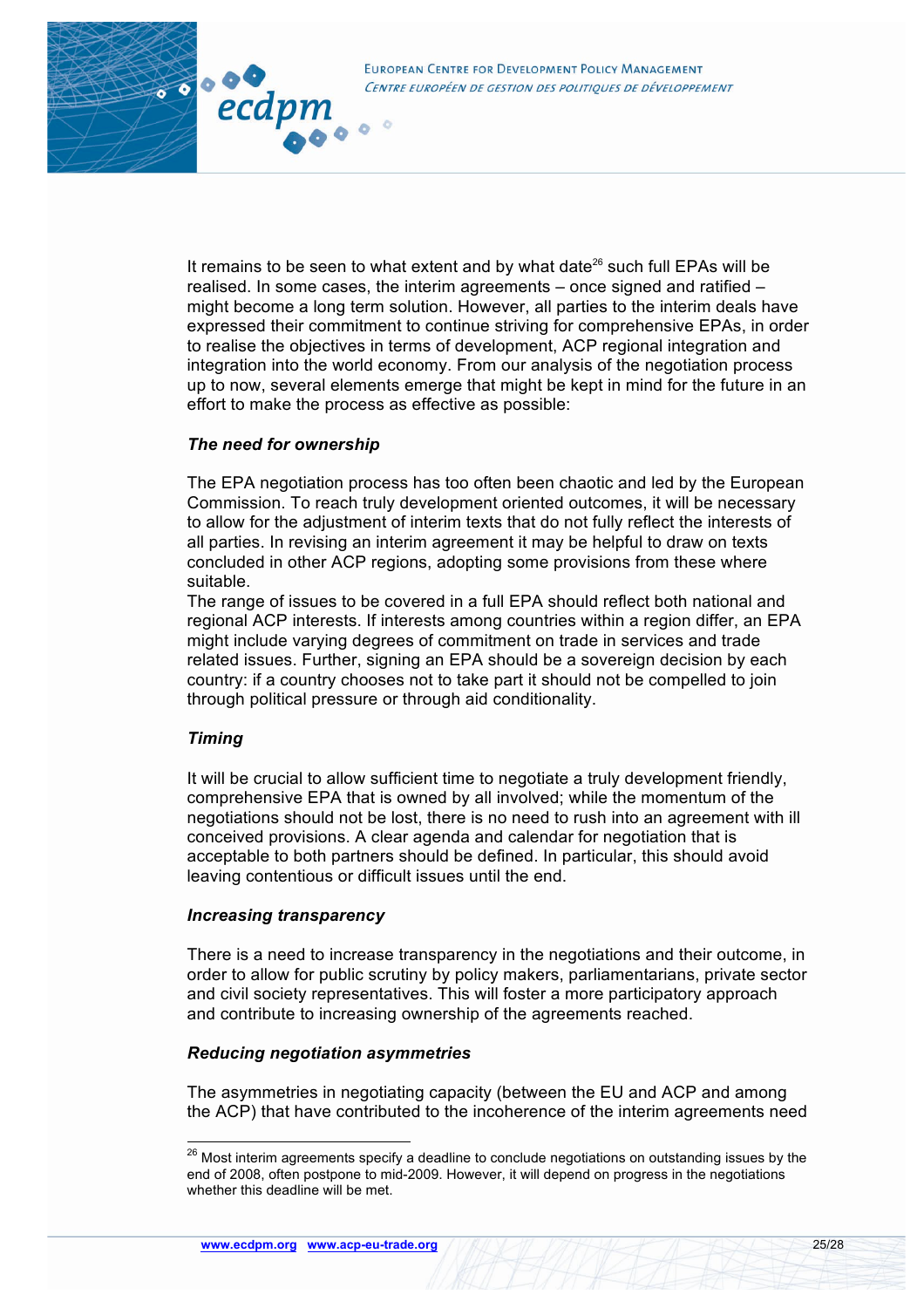

to be taken into account in future negotiations if the problems arising from the rushed conclusions of the interim EPAs are not to be exacerbated. This needs to be done through adapting the pace of negotiations as well as the style of interaction between the parties and through capacity building measures under the Aid for Trade initiative.

### *Development support for EPAs*

In order for ACP countries and regions to benefit from EPAs, accompanying measures will be essential. These include for instance compensation for lost customs revenue, strengthening the competitiveness of local producers to enable them to face liberalisation and supporting the implementation of EPA provisions. Attention needs to be paid both to the availability of sufficient resources, notably under the EU Aid for Trade Strategy, as well as to the improvement of delivery mechanisms and effective programming.

### *Coherence with regional integration processes*

Given that except in the case of EAC, the interim agreements have been concluded individual countries and sub-groupings that form part of larger regional communities, it will be crucial to ensure coherence between EPAs and ACP regional integration processes. Liberalisation schedules and other commitments need to be harmonised in order to reach a sustainable outcome. This entails responsibilities on both sides of the table as well as providing appropriate policy initiative from ACP countries to take their regional agenda forward.

But the reality is that, for many African LDCs, EPAs are not perceived as an opportunity to reform their economies and foster their development. They thus have no appetite to conclude an agreement with the EU. May they may be forced to do so for the sake of preserving the regional integration processes they are actively engaged in, which include non-LDCs that need an EPA to maintain their preferential market access to the EU. Unless African countries succeed in aligning EPAs with their reform and development agenda, they may either conclude an undesirable EPA for the sake of safeguarding regional integration, or downplay their regional ambitions and reject an EPA; none of these options can be conducive to their development, let alone lead to constructive relations with their EU partners.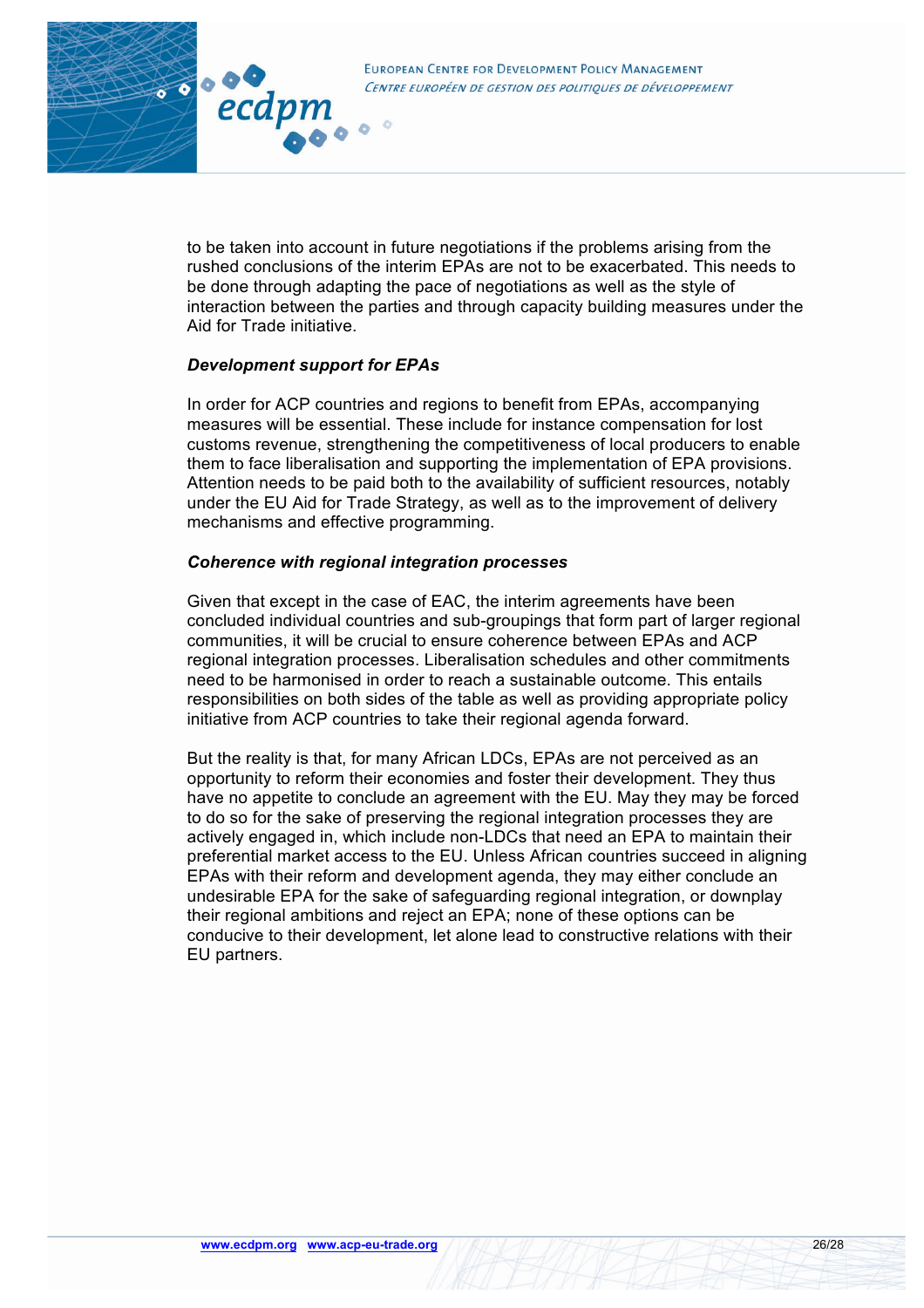

EUROPEAN CENTRE FOR DEVELOPMENT POLICY MANAGEMENT CENTRE EUROPÉEN DE GESTION DES POLITIQUES DE DÉVELOPPEMENT

# **Annex I - Overview of EPA signatory states**

### **Table a. Overview of EPA signatory states**

|                   | <b>Members</b>                                                                                                                                                                                 | <b>States having</b><br>concluded as of<br>October 2008 <sup>a</sup>   | <b>Countries falling into</b><br><b>EBA/standard GSP</b>                                                                                                                          | <b>Proportion</b><br>of signatory<br>countries | Number of<br>liberalis-<br>ation<br>schedules |
|-------------------|------------------------------------------------------------------------------------------------------------------------------------------------------------------------------------------------|------------------------------------------------------------------------|-----------------------------------------------------------------------------------------------------------------------------------------------------------------------------------|------------------------------------------------|-----------------------------------------------|
| <b>ESA EPA</b>    | Comoros<br>Djibouti<br>Eritrea<br>Ethiopia<br>Madagascar<br>Malawi<br><b>Mauritius</b><br>Seychelles<br>Sudan<br>Zambia<br>Zimbabwe                                                            | Comoros<br>Madagascar<br>Mauritius<br>Seychelles<br>Zimbabwe<br>Zambia | Djibouti<br>Eritrea<br>Ethiopia<br>Malawi<br>Sudan                                                                                                                                | 55%                                            | 6                                             |
| <b>EAC EPA</b>    | Burundi<br>Kenya<br>Rwanda<br>Tanzania<br>Uganda                                                                                                                                               | Burundi<br>Kenya<br>Rwanda<br>Tanzania<br>Uganda                       |                                                                                                                                                                                   | 100%                                           | 1                                             |
| <b>SADC EPA</b>   | Angola<br><b>Botswana</b><br>Lesotho<br>Mozambique<br>Namibia<br>South Africa<br>Swaziland                                                                                                     | <b>Botswana</b><br>Lesotho<br>Mozambique<br>Namibia<br>Swaziland       | Angola                                                                                                                                                                            | 71%                                            | $\overline{2}$                                |
| CEMAC EPA         | Cameroon<br>Chad<br>Cent. African Rep.<br>Congo<br>DR Congo<br>Eq, Guinea<br>Gabon<br>S. Tomé/Principe                                                                                         | Cameroon                                                               | Chad<br>Cent. African Rep.<br>Congo<br>DR Congo<br>Eq. Guinea<br>Gabon<br>S. Tomé/Principe                                                                                        | 12.5%                                          | $\mathbf{1}$                                  |
| <b>ECOWAS EPA</b> | <b>Benin</b><br><b>Burkina Faso</b><br>Cape Verde<br>Côte d'Ivoire<br>Gambia<br>Ghana<br>Guinea Bissau<br>Liberia<br>Mali<br>Mauritania<br>Niger<br>Nigeria<br>Senegal<br>Sierra Leone<br>Togo | Côte d'Ivoire<br>Ghana                                                 | <b>Benin</b><br><b>Burkina Faso</b><br>Cape Verde <sup>b</sup><br>Gambia<br>Guinea Bissau<br>Liberia<br>Mali<br>Mauritania<br>Niger<br>Nigeria<br>Senegal<br>Sierra Leone<br>Togo | 13%                                            | $\overline{2}$                                |
| PACP EPA          | Cook Islands<br>Fed. Micronesia<br>Fiji<br>Kiribati<br>Marshall Islands<br>Nauru<br>Niue<br>Palau<br>Papua New Guinea                                                                          | Fiji<br>Papua New Guinea                                               | <b>Cook Islands</b><br>Fed. Micronesia<br>Kiribati<br><b>Marshall Islands</b><br>Nauru<br><b>Niue</b><br>Palau<br>Samoa<br>Solomon Islands                                        | 14%                                            | $\overline{2}$                                |